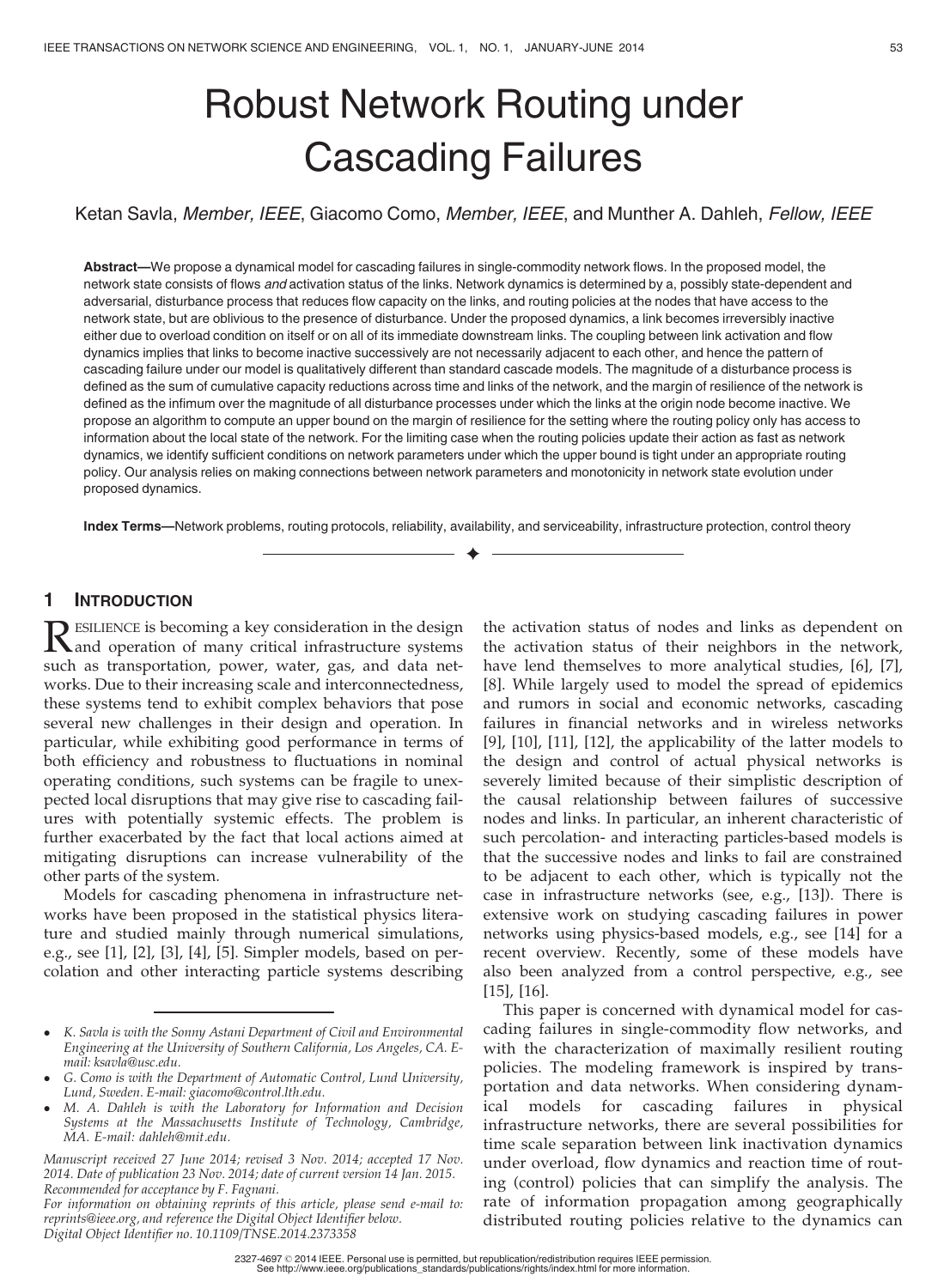add further complexity. In this paper, we focus our analysis on the limiting case when the rate of information propagation is slow (i.e., routing policies are distributed), and the link inactivation and flow dynamics under routing policies evolve at the same and much faster time scale. Our ability to analyze the dynamical model relies on identifying conditions under which the network state evolves monotonically. Irreversibility in link inactivation in our model naturally implies monotonicity in the link activation status. However, monotonicity in the link flows requires additional restrictions on the routing policy. We study these restrictions under flow monotonicity and link monotonicity which refer to the sensitivity of the action of a distributed routing policy with respect to changes in inflow (due to changes in the upstream part of the network) and activation status of outgoing links, respectively.

The contributions of the paper are as follows. First, we propose a dynamical model for cascading failures in network flows and formally state the problem of designing maximally resilient routing policies. Second, we propose a backward propagation algorithm (BPA) for computing an upper bound on the margin of resilience and to motivate the design of a maximally resilient routing policy. Third, we introduce the properties of flow and link monotonicity for distributed routing policies, and show that these are sufficient conditions for the upper bound to be tight. Finally, we identify sufficient conditions on network parameters under which these monotonicity conditions are satisfied.

The paper is organized as follows. In Section 2, we present our dynamical model for cascading failures in network flow under routing policies. Section 3 contains main results of this paper in terms of upper bound computation, monotonicity conditions on the routing policies and sufficient conditions on network parameters to guarantee these monotonicity properties. The proofs of the main results are collected in Section 4. Section 5 provides concluding remarks.

Before proceeding, we define some preliminary notations to be used throughout the paper. Let  $\mathbb R$  be the set of real numbers,  $\mathbb{R}_+ := \{x \in \mathbb{R} : x \geq 0\}$  be the set of nonnegative real numbers, and  $N$  be the set of natural numbers. When  $A$ is a finite set, |A| will denote the cardinality of A,  $\mathbb{R}^{\mathcal{A}}$ (respectively,  $\mathbb{R}^{A}_{+}$ ) will stay for the space of real-valued<br>(poppositive real valued) vectors whose components are (nonnegative-real-valued) vectors whose components are indexed by elements of A. For  $x \in \mathbb{R}^{\mathcal{A}}$  and  $y \in \mathbb{R}^{\mathcal{B}}$ , x' stands for the transpose of x, and  $x \leq y$  means that  $x_i \leq y_i$  for all  $i \in A \cap B$ . When  $A = B$ , x'y stands for the dot product of x<br>and y. The all-one and all-zero vectors will be denoted by 1 and y. The all-one and all-zero vectors will be denoted by 1 and 0, respectively, their size being clear from the context. A directed multigraph is the pair  $(V, E)$  of a finite set V of nodes, and of a multiset  $\mathcal E$  of links consisting of ordered pairs of nodes (i.e., we allow for parallel links between a pair of nodes). If  $e = (v, w) \in \mathcal{E}$  is a link, where  $v, w \in \mathcal{V}$ , we shall write  $\sigma_e = v$  and  $\tau_e = w$  for its tail and head node, respectively. The sets of outgoing and incoming links of a node  $v \in V$  will be denoted by  $\mathcal{E}_v^+ := \{e \in \mathcal{E} : \sigma_e = v\}$  and  $\mathcal{E}_v^+ := \{e \in \mathcal{E} : \tau_e = w\}$  respectively. For  $x \in \mathbb{R}$ , we shall use  $\mathcal{E}_v^- := \{e \in \mathcal{E} : \tau_e = v\}$ , respectively. For  $x \in \mathbb{R}$ , we shall use the notation  $[x]^+$  to mean  $\max\{0, x\}.$ 

# 2 DYNAMICAL MODEL FOR NETWORK FLOWS AND PROBLEM FORMULATION

In this section, we propose a dynamical model for cascading failure in network flows under distributed routing policies. We model network flows as finite weighted directed multigraphs  $\mathcal{N} = (\mathcal{V}, \mathcal{E}, C)$ , where V and E stand for the sets of nodes and links, respectively, and  $C \in \mathbb{R}^{\mathcal{E}}$  is the vector of link capacities, all assumed to be strictly positive. We refer to nodes with no incoming links as origin nodes and to those with no outgoing links as destination nodes. The set of destination nodes is denoted by D. Nodes which are neither origin nor destination are referred to as intermediate nodes and are assumed to lie on a path from some origin to some destination.

Let an external inflow  $\lambda_o \geq 0$  be associated to every ori-<br>u node  $o \in \mathcal{V}$  and by convention put  $\lambda_i = 0$  for every gin node  $o \in \mathcal{V}$ , and, by convention, put  $\lambda_v = 0$  for every<br>other node v. Then, the max-flow min-cut theorem e.g. see other node v. Then, the max-flow min-cut theorem, e.g., see [17], implies that a necessary and sufficient condition for the existence of a feasible equilibrium flow is that the capacity of every cut in the network is larger than the aggregate inflow associated to the non-destination side of the cut. Here, a feasible equilibrium flow refers to a vector  $f \in \mathbb{R}^{\mathcal{E}}_{+}$ satisfying capacity constraints  $f_e < C_e$  on every link  $e \in \mathcal{E}$ , and mass conservation at every non-destination node i.e. and mass conservation at every non-destination node, i.e,  $\lambda_v + \sum_{e \in \mathcal{E}_v^+} f_e = \sum_{e \in \mathcal{E}_v^+} f_e$  for all  $v \in \mathcal{V} \setminus \mathcal{D}$ . On the other hand, a cut refers to a subset of non-destination nodes  $\mathcal{U} \subseteq \mathcal{V} \setminus \mathcal{D}$ , with  $C_{\mathcal{U}} := \sum_{e \in \mathcal{E}: \sigma_e \in \mathcal{U}, \tau_e \in \mathcal{V} \setminus \mathcal{U}} C_e$  standing for its capacity and  $\lambda_{\mathcal{U}} := \sum_{v \in \mathcal{U}} \lambda_v$  for the associated aggregate<br>external inflow Then the necessary and sufficient condition external inflow. Then, the necessary and sufficient condition for the existence of a feasible equilibrium flow is

$$
\max_{\mathcal{U}} \{ \lambda_{\mathcal{U}} - C_{\mathcal{U}} \} < 0,\tag{1}
$$

with the index  $U$  running over all possible cuts.

We now describe network flow dynamics, evolving in discrete time. Let  $\mathcal{N} = (\mathcal{V}, \mathcal{E}, C)$  be a network as above, with inflows  $\lambda_o$  at the origin nodes satisfying condition (1). At every time  $t = 0, 1, \ldots$ , the state of the system is described by a tuple  $(\mathcal{V}(t), \mathcal{E}(t), f(t), C(t))$  where:  $\mathcal{V}(t) \subseteq \mathcal{V} \setminus \mathcal{D}$  and  $\mathcal{E}(t) \subseteq \mathcal{E}$  are the subsets of active non-destination nodes, and links, respectively;  $f(t) \in \mathbb{R}_+^2$  is the vector of link flows;<br>and  $G(t) \in \mathbb{R}_+^2$  with  $0 \le G(t) \le G$  is the vector of residual and  $C(t) \in \mathbb{R}^{\mathcal{E}}$ , with  $0 \leq C_e(t) \leq C_e$ , is the vector of residual link capacities. The initial condition  $(V(0), \mathcal{E}(0), C(0), f(0))$ is such that  $V(0) = V \setminus \mathcal{D}$ ,  $\mathcal{E}(0) = \mathcal{E}$ , i.e., all non-destination nodes and all links start active,  $C(0) = C$ , and  $f(0)$  is a feasible equilibrium flow for  $N$ .

Given its current state  $(V(t), E(t), f(t), C(t))$  at time  $t = 0, 1, 2, \ldots$ , the network evolves as follows. All currently active links which become overloaded, i.e., whose current flow exceeds the current residual capacity, along with all those whose head node is currently inactive, become irreversibly inactive, i.e.,

$$
\mathcal{E}(t+1) = \mathcal{E}(t) \setminus \{e \in \mathcal{E}(t) : f_e(t) \ge C_e(t)\} \setminus \{e \in \mathcal{E}(t) : \tau_e(t) \notin \mathcal{V}(t)\}.
$$
\n(2)

All currently active nodes  $v$  that have no active outgoing link become irreversibly inactive, i.e.,

$$
\mathcal{V}(t+1) = \mathcal{V}(t) \setminus \{v \in \mathcal{V}(t) : \mathcal{E}_v^+(t) = \emptyset\}.
$$
 (3)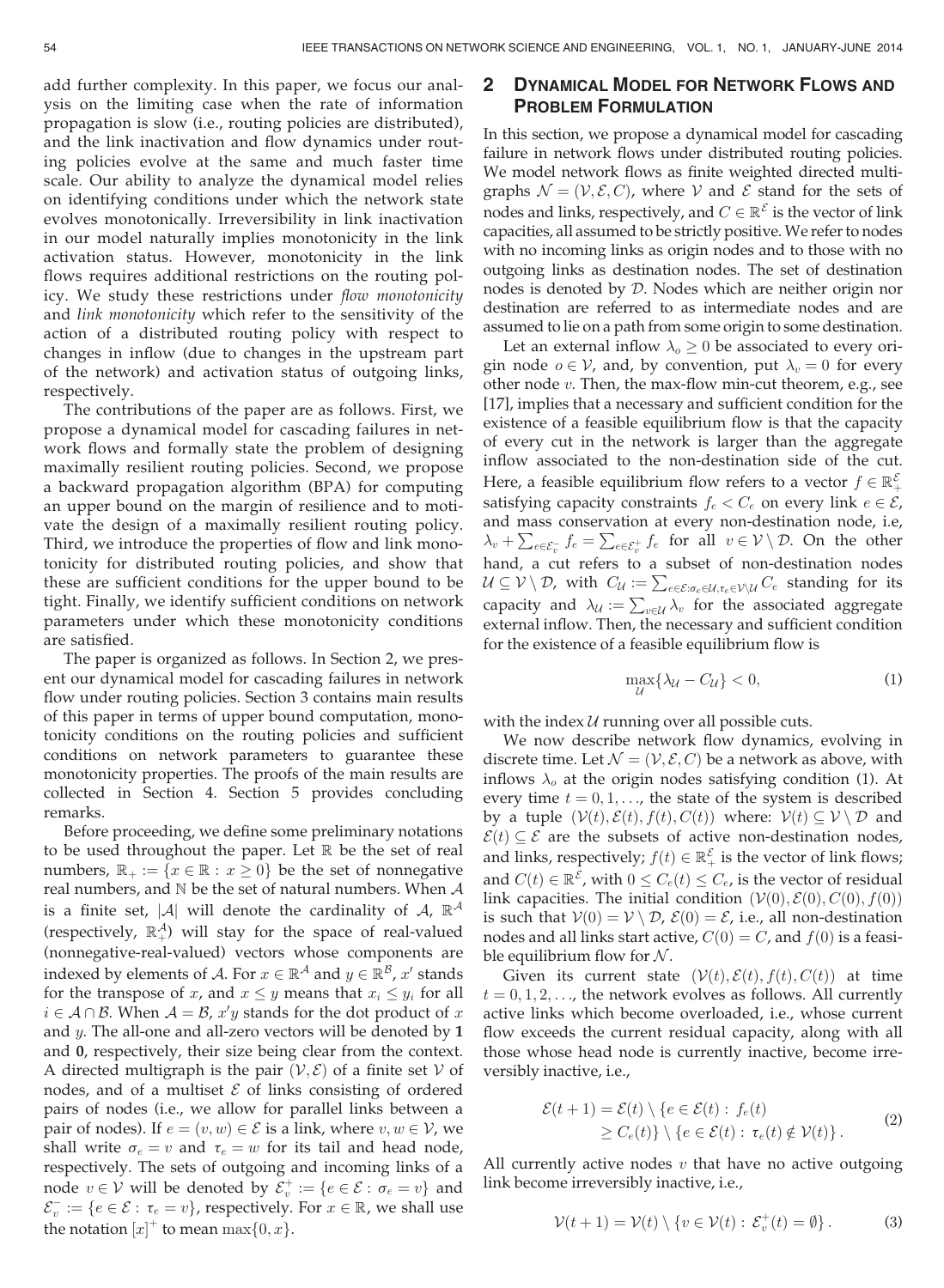At every currently active node  $v \in V(t)$ , a routing policy determines how to split the current inflow  $\lambda_v(t) := \lambda_v +$  $\sum_{e \in \mathcal{E}_v^-(t)} f_e(t)$  among the set  $\mathcal{E}_v^+(t)$  of its currently active out-<br>coinciling as that going links, so that

$$
f_e(t+1) = G_e(\mathcal{E}_v^+(t), \lambda_v(t)), \qquad e \in \mathcal{E}_v^+(t). \tag{4}
$$

Finally, the residual capacity vector is reduced by a disturbance  $\delta(t) \in \mathbb{R}_+^{\mathcal{E}}$  so that

$$
C_e(t+1) = C_e(t) - \delta_e(t+1), \qquad e \in \mathcal{E}(t). \tag{5}
$$

The sequence  $(\delta(1), \delta(2), ...) \subseteq \mathbb{R}_+^{\mathcal{E}}$  of incremental flow<br>capacity reductions is meant to represent an external possicapacity reductions is meant to represent an external, possibly adversarial and network state dependent, process that, without any loss of generality, will be assumed to satisfy

$$
\Delta(t) := \sum_{1 \le s \le t} \delta(s) \le C, \qquad \forall t \ge 1.
$$
 (6)

Observe that, in writing (4), we have assumed that the routing at node  $v$  is determined only by the local observation of the current inflow  $\lambda_v(t)$  and the currently active set<br>of outcoing links  $S^+(t)$ . In particular, the routing policies of outgoing links  $\mathcal{E}_v^+(t)$ . In particular, the routing policies<br>have no information about the residual link canacities, or have no information about the residual link capacities, or equivalently about the disturbance process. The formal definition of distributed oblivious routing policies is as follows.

**Definition 1.** Given a network  $\mathcal{N} = (\mathcal{V}, \mathcal{E}, C)$ , a distributed oblivious routing policy  $G$  is a family of functions

$$
G^v(\mathcal{J},\cdot): \mathbb{R}_+ \to \mathbb{R}_+^{\mathcal{J}}, \qquad v \in \mathcal{V} \setminus \mathcal{D}, \quad \emptyset \neq \mathcal{J} \subseteq \mathcal{E}_v^+,
$$

such that, for every  $\mu \geq 0$ ,  $\sum_{e \in \mathcal{J}} G_e^v(\mathcal{J}, \mu) = \mu$ , and, for all  $K \subset \mathcal{J} \subset \mathcal{S}^+$  $\mathcal{K} \subseteq \mathcal{J} \subseteq \mathcal{E}_v^+$ ,

$$
G^v(\mathcal{J}, \mu) \le G^v(\mathcal{K}, \mu). \tag{7}
$$

In reading (7), recall our notation established at the end of Section 1 that, for  $x \in \mathbb{R}^A$  and  $y \in \mathbb{R}^B$ ,  $x \leq y$  means  $x_i \leq y_i$ for all  $i \in A \cap B$ . Definition 1 implicitly implies that  $G_e^v(\mathcal{J}, \mu) = 0$  for all  $e \in \mathcal{E}_v^+ \setminus \mathcal{J}$ . Moreover, we will assume throughout that the initial equilibrium flow  $f(0)$  is consistent throughout that the initial equilibrium flow  $f(0)$  is consistent with the given distributed oblivious routing policy, i.e.,  $G_e^v(\mathcal{E}_v^+, \lambda_v(0)) = f_e(0)$  for all  $e \in \mathcal{E}_v^+$ ,  $v \in \mathcal{V} \setminus \mathcal{D}$ . In other words the initial equilibrium flow is specified by the routwords, the initial equilibrium flow is specified by the routing policy and, as long as there is no perturbation, i.e.,  $\delta(t) = 0$ , the network state does not change. The term *oblivi*ous in distributed routing policies is meant to emphasize that routing policies have no information about the disturbance process. Hereafter, unless explicitly stated otherwise, we shall refer to a routing policy satisfying Definition 1 simply as a distributed routing policy. Equation (7) implies that, at every node, for a fixed inflow, shrinking of the set of active links results in increase in flow assigned to each of the remaining active outgoing links. We shall refer to (7) as the link monotonicity property. While (7) represents a natural condition for distributed routing policies, the maximally resilient routing policies designed in this paper have been found to satisfy it. Alternately, one could regard the results in this paper to be optimal within this class of distributed routing policies. We provide additional comments on this aspect in Remark 7.



Fig. 1. A simple graph for the illustration of cascading failure under the proposed network dynamics.

Remark 1. Condition (7) is satisfied by any routing policy at a node  $v$  if  $|\mathcal{E}_v^+| \leq 2$ .

A simple example of a distributed routing policy is the proportional policy: for every  $\emptyset \neq \mathcal{J} \subseteq \mathcal{E}_v^+, v \in \mathcal{V} \setminus \mathcal{D}$ ,  $\mu \geq 0$ :

$$
G_e^v(\mathcal{J}, \mu) = \begin{cases} \left( C_e / \sum_{j \in \mathcal{J}} C_j \right) \mu & \text{if } e \in \mathcal{J}, \\ 0 & \text{if } e \notin \mathcal{J}. \end{cases}
$$
 (8)

The model in (2), (3), (4), (5) has several salient features worth emphasizing. First, note that the transition from active to inactive status of a link is irreversible. Second, note that a link could become inactive either because it is overloaded or because its downstream node becomes inactive. The mismatch between flow and residual capacity of a link, which gives rise to overload condition, depends on the disturbance process and the action of a distributed routing policy. Therefore, the links to fail successively are not necessarily adjacent to each other. Finally, note that in our model, the routing policy updates its action at the same time scale as flow and link inactivation dynamics. An implication of this is that the flow vector  $f$  may not be an equilibrium flow at all time instants because of violation of flow conservation at some nodes. It is possible to extend (2), (3), (4), (5) to model scenarios representing a combination of centralized and non-oblivious routing, link recovery after finite time and long range coupling between failure of links. However, the analysis presented in this paper is restricted to the model in (2), (3), (4), (5).

The following example illustrates cascading failure under the dynamics in  $(2)$ ,  $(3)$ ,  $(4)$ ,  $(5)$ .

Example 1. Consider the graph topology depicted in Fig. 1, where the flow capacities are given by  $C_1 = 4$   $C_2 = 4$ ,  $C_3 = 1.5$ ,  $C_4 = 2.5$ ,  $C_5 = 1$ ,  $C_6 = 1$ ,  $C_7 = 1$  and  $C_8 = 1$ . Let the arrival rate at the origin be  $\lambda = 4$ . We consider pro-<br>portional routing policies, specified in  $(8)$  at all the portional routing policies, specified in (8), at all the nodes, under which the initial flow on all links is given by  $f_1(0) = 2$ ,  $f_2(0) = 2$ ,  $f_3(0) = 3/4$ ,  $f_4(0) = 5/4$ ,  $f_5(0) =$  $3/8$ ,  $f_6(0) = 3/8$ ,  $f_7(0) = 5/8$  and  $f_8(0) = 5/8$ . Consider the network dynamics under a disturbance process for which  $\delta_3(1) = 0.75$ ,  $\delta_3(t) = 0$  for all  $t \geq 2$  and  $\delta_i(t) \equiv 0$  for all  $i \in \{1, ..., 8\} \setminus \{3\}$ . Since  $C_3(1) = 1.5 - 0.75 = 0.75 =$  $f_3(1)$ ,  $e_3 \notin \mathcal{E}(2)$ . Therefore,  $f_4(3) = 2$ ,  $f_7(4) = 1$  and  $f_8(4) = 1$ . Since  $C_7(4) = C_8(4) = 1$ ,  $e_7 \notin \mathcal{E}(5)$  and  $e_8 \notin \mathcal{E}(5)$  $\mathcal{E}(5)$ . By continuing along these lines, the order of links to become inactivate is  $e_3, e_7 = e_8, e_4, e_1, e_2$ . In particular, the link to fail after  $e_3$  is  $e_7$ , demonstrating non-adjacency in successive link failures under our proposed network dynamics.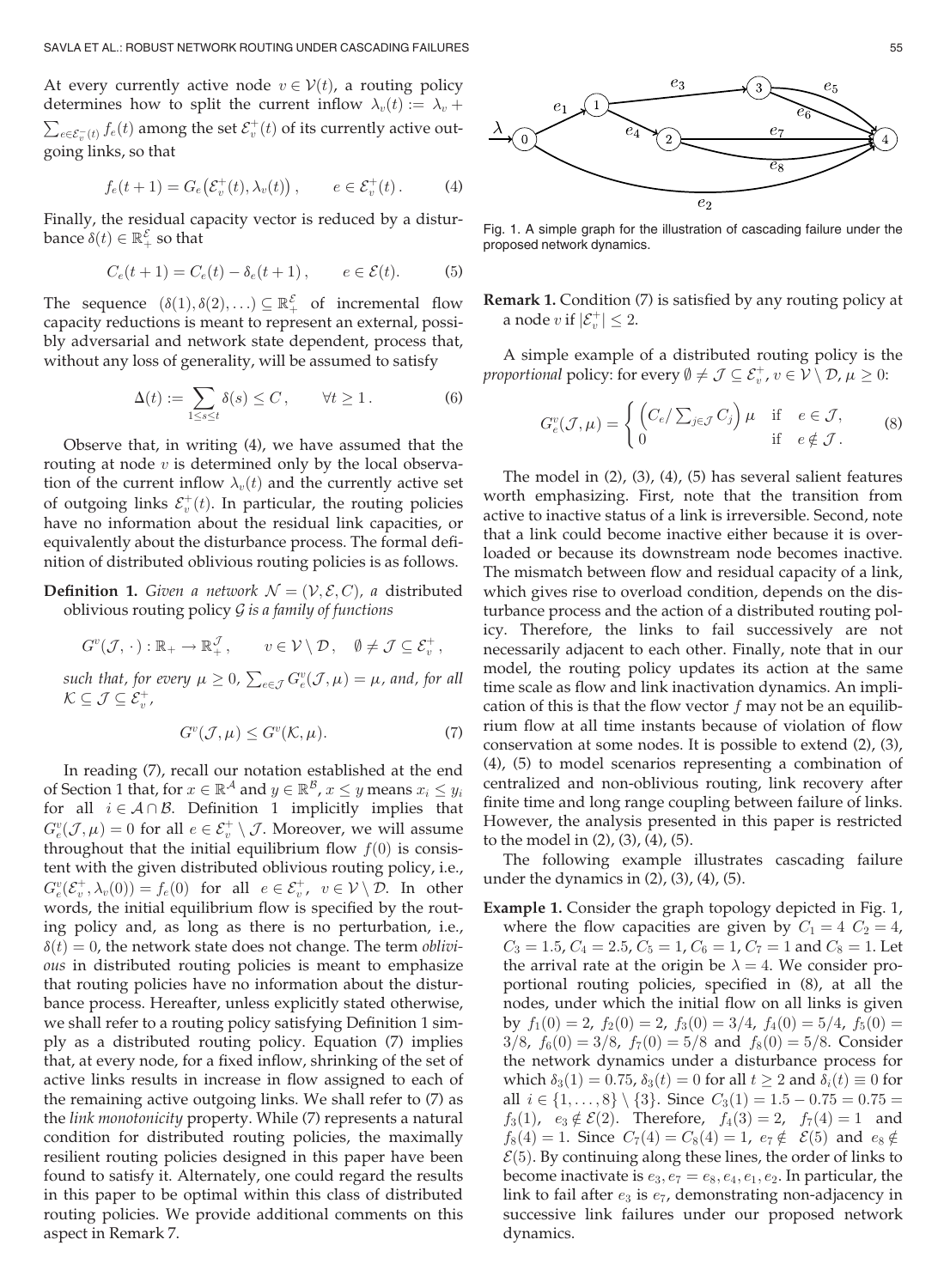Remark 2. The model in (2), (3), (4), (5) is to be contrasted with the dynamical flow network formulation in our previous work [18], [19] where every link has infinite buffer capacity, and hence there are no cascading effects under link overload. These features are relaxed in our subsequent work [20], where the links are modeled to have finite buffer capacity, and the control policy at every node implements routing as well as flow control under information about the densities and the disturbances on the links incoming and outgoing from that node. Such a framework allows for backward propagation effects, which were proven to increase the resilience of the network with respect to the framework in [18], [19]. Such control policies were also shown to exhibit graceful collapse, i.e., when the inflow to the network exceeds its capacity, then all the critical links saturate simultaneously. In this paper, we constrain the actions of the control policies to only routing, and under no information about the disturbance. We emphasize that, although the routing policies have no explicit information about disturbance on the links, they have information about its effect on the activation status on the local links. On the other hand, due to cascade effects, the change in the activation status of a link may not be exclusively due to disturbance on that link.

## 2.1 Problem Formulation

In this paper, the performance criterion of interest is the ability of a network to transfer flow from the origin nodes to the destination nodes, under a wide range of disturbance processes. We formalize this notion as follows.

**Definition 2.** Let N be a network,  $\lambda$  a vector of inflows at the ori-<br>
oin nodes, G a distributed routing policy, and  $(\lambda(t)) = a$  disgin nodes, G a distributed routing policy, and  $(\delta(t))_{t>1}$  a disturbance process. Then, the associated network flow dynamics in  $(2)$ ,  $(3)$ ,  $(4)$ ,  $(5)$  is said to be transferring if

$$
\lim_{t \to +\infty} \sum_{d \in \mathcal{D}} \sum_{e \in \mathcal{E}_d^-} f_e(t) = \sum_v \lambda_v,
$$
\n(9)

where the summation in  $v$  is over the origin nodes.

Observe that, since  $f(0)$  is assumed to be a feasible equilibrium flow, one has that, at time 0, the aggregate outflow from, and inflow to, the network match, i.e.,  $\sum_{d \in \mathcal{D}} \sum_{e \in \mathcal{E}_d^-} f_e(0) = \lambda$ . Definition 2 requires that, for a network  $\mathcal N$  and a distributed routing policy  $\mathcal G$  to be transferring under a disturbance process  $(\delta(t))_{t\geq 1}$ , aggregate inflow to, and outflow from the network also match asymptotically. For disturbance processes that are active only over finite time, (9) can be rephrased to require the inflow and the outflow to match at all times with the possible exception of a finite transient. We shall use this latter formulation in Section 3, where the setup allows to focus only on finite time disturbance processes without loss of generality.

The magnitude of a disturbance process  $\delta$  is defined as (see (6)):

$$
\mathcal{D}(\delta) := \sum_{e \in \mathcal{E}} \triangle_e(\infty).
$$

- **Definition 3.** Let N be a network,  $\lambda$  a vector of inflows at the ori-<br>oin nodes, and G a distributed routino policy. The maroin of gin nodes, and G a distributed routing policy. The margin of resilience of the network, denoted as  $\mathcal{R}(\mathcal{N}, \lambda, \mathcal{G})$ , is defined as<br>the infimum of the maonitude of disturbance processes under the infimum of the magnitude of disturbance processes under which the associated dynamics is not transferring, i.e.,
	- $\mathcal{R}(\mathcal{N}, \lambda, \mathcal{G}) := \inf_{\delta} \{ \mathcal{D}(\delta) \mid network \ flow \ dynamics \ in$ (2), (3), (4), (5) for  $\mathcal{N}, \lambda, \mathcal{G}, \delta$  is not transferring.

We are now ready to formally state the problem. Our objective in this paper is to (i) compute the margin of resilience under distributed routing policies; and (ii) identify maximally resilient distributed routing policies. Formally, we consider the following optimization problem:

$$
\mathcal{R}^*(\mathcal{N}, \lambda) = \sup_{\mathcal{G}} \mathcal{R}(\mathcal{N}, \lambda, \mathcal{G}), \tag{10}
$$

where the supremum is over the class of distributed routing policies. A distributed routing policy  $G$  is called *maximally resilient* if  $\mathcal{R}(\mathcal{N}, \lambda, \mathcal{G}) = \mathcal{R}^*(\mathcal{N}, \lambda)$ .

## 3 MAIN RESULTS

In this section, we present our main results addressing problem (10). From now on, we will be restricted to networks  $\mathcal{N} = (\mathcal{V}, \mathcal{E}, C)$  with a single origin destination pair. We will identify the node set  $V$  with the integer set  $\{0, 1, \ldots, n\}$ , with 0 and *n* associated with the unique origin and destination nodes, respectively. Moreover, let  $\lambda > 0$  be the constant inflow at the unique origin node. While extensions to multiple destinations are straightforward, extensions to multiple origin nodes is not trivial. We start by giving simple bounds on the margin of resilience.

## 3.1 Simple Bounds

It is straightforward to obtain the following upper and lower bounds on the margin of resilience, valid for every routing policy G

$$
\min_{e \in \mathcal{E}} \{ C_e - f_e(0) \} \le \mathcal{R}(\mathcal{N}, \lambda, \mathcal{G}) \le \min_{\mathcal{U}} C_{\mathcal{U}} - \lambda, \qquad (11)
$$

where the minimization in the upper bound is over all the cuts in  $N$ . The lower bound in (11) is due to the fact that at least one link needs to become inactive to ensure non transferring of the network, possibly under cascading failure, and  $\min_{e \in \mathcal{E}} \{C_e - f_e(0)\}\$ , which is the minimum among all link residual capacities, corresponds to the disturbance process with minimum magnitude that can cause a link to become inactive. The upper bound in (11), which is usually referred to as the network residual capacity, is obtained by noting that the network is non-transferring under a disturbance process that removes residual capacity at  $t = 1$  from the links that constitute a min cut of  $N$ . As it may be expected, the gap between the upper and lower bounds can be arbitrarily large in general networks. As an illustration, in Example 1, the minimum link residual capacity is  $3/18$ , corresponding to links  $e_7$  and  $e_8$ , and the network residual capacity is 4, corresponding to, e.g., the cut  $\{1, 2\}$ . However the example also constructs a disturbance process of magnitude 0:75 under which the network is not transferring (under proportional routing policy).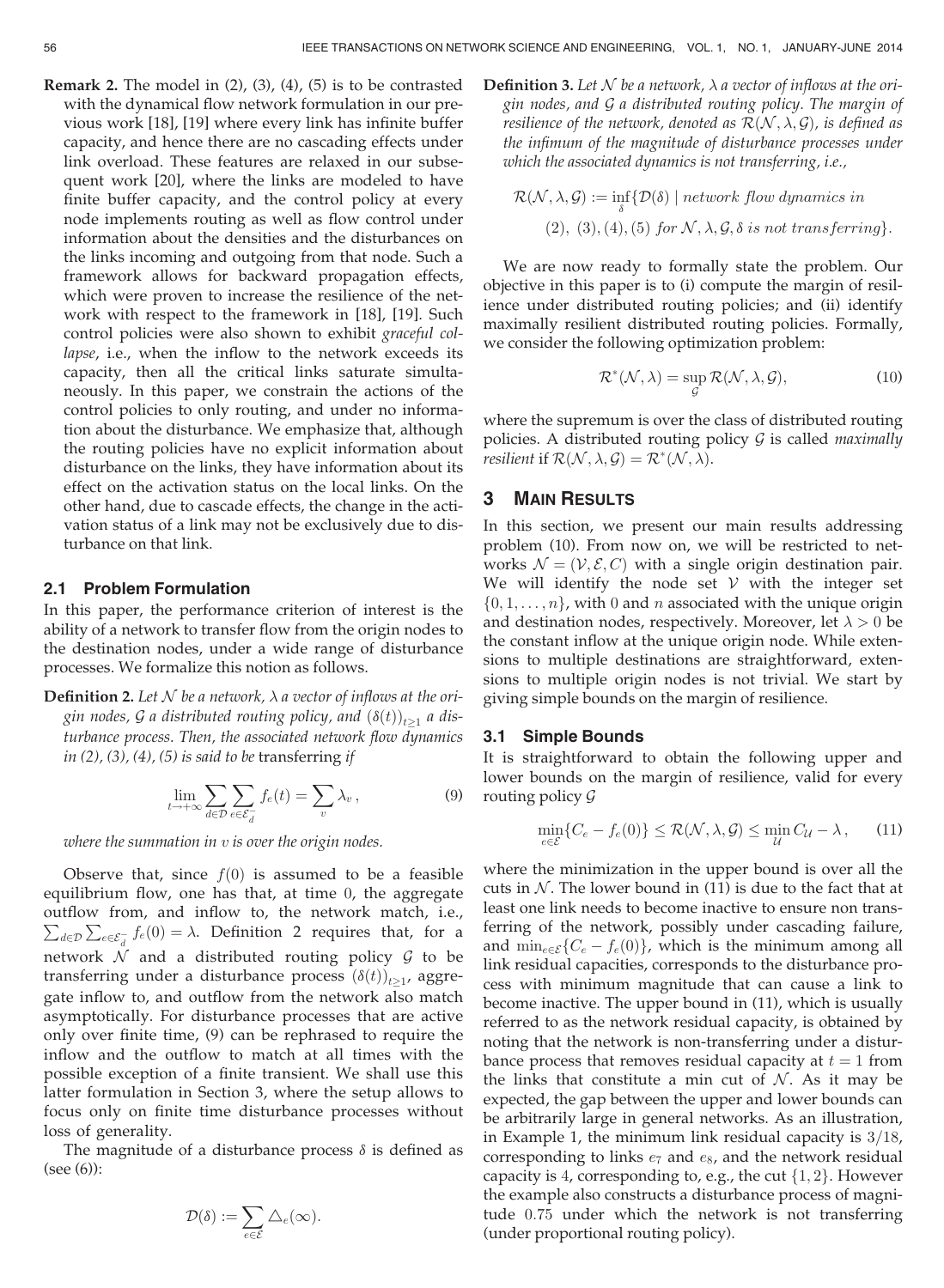We now describe a recursive procedure to compute a sharper upper bound. The quantity computed by this procedure can be intuitively related to the margin of resilience when there is a clear time-scale separation between the flow dynamics (fastest), speed of control action (intermediate) and the link inactivation dynamics (slowest), and the routing policy is centralized but oblivious to disturbance. In our current setup, it will provide an upper bound. Let  $\mathcal{X}(\mathcal{J},\lambda)$ Þ be the set of equilibrium flow vectors when the inflow at the origin node is  $\lambda$  and the set of active links is  $\mathcal{J} \subseteq \mathcal{E}$ , i.e.,<br> $\mathcal{V}(\mathcal{J})$  is the set of  $f \in \mathbb{R}^{\mathcal{J}}$  satisfying  $f \leq C$  on every link  $\mathcal{X}(\mathcal{J},\lambda)$  is the set of  $f \in \mathbb{R}^{\mathcal{J}}_+$  satisfying  $f_e < C_e$  on every link<br> $e \in \mathcal{J} \sum f_e = \lambda$  and  $\sum f_e = \sum f_e$  for all  $e \in \mathcal{J}$ ,  $\sum_{e \in \mathcal{E}_v^+ \cap \mathcal{J}} f_e = \lambda$  and  $\sum_{e \in \mathcal{E}_v^+ \cap \mathcal{J}} f_e = \sum_{e \in \mathcal{E}_v^- \cap \mathcal{J}} f_e$  for all  $v \in V \setminus \{n\}$ . Let  $S(\mathcal{J}, \lambda)$  correspond to the margin of resil-<br>ience when the network starts with active link set  $\mathcal{J} \subset \mathcal{S}$ ience when the network starts with active link set  $\mathcal{J} \subseteq \mathcal{E}$ . The computation of  $S(\mathcal{E}, \lambda)$ , which corresponds to margin of resilience of interest is based on values of  $S(\mathcal{T}, \lambda)$  for all resilience of interest, is based on values of  $S(\mathcal{J},\lambda)$  for all  $\mathcal{J} \subset \mathcal{E}$  as follows. Starting with sets  $\mathcal{J} \subset \mathcal{E}$  of size one i.e.  $\mathcal{J} \subseteq \mathcal{E}$  as follows. Starting with sets  $\mathcal{J} \subseteq \mathcal{E}$  of size one, i.e.,  $|\mathcal{J}| = 1$ , and then increasing in size, perform the following recursion: if  $\mathcal{X}(\mathcal{J}, \lambda) = \emptyset$ , then  $S(\mathcal{J}, \lambda) = 0$ , else

$$
S(\mathcal{J}, \lambda) := \max_{x \in \mathcal{X}(\mathcal{J}, \lambda)} \min_{e \in \mathcal{J}} (C_e - x_e + S(\mathcal{J} \setminus \{e\}, \lambda)). \tag{12}
$$

In (12),  $C_e - x_e$  is the difference between the original capacity of link  $e$  and the flow on it under control action  $x$  by a (centralized) routing policy. Therefore, it represents the minimum disturbance on link e that will make it inactive. Since  $S(\mathcal{J}\setminus\{e\},\lambda)$  represents the margin of resilience once<br>link e is removed, the whole term inside the minimum in link e is removed, the whole term inside the minimum in (12) is the magnitude of the smallest disturbance required to make the network with  $\mathcal J$  links to become non-transferring staring with removal of link e. The minimization in (12) over all  $e \in \mathcal{J}$  searches for the initial link e whose inactivation will minimize the disturbance required to make the network non-transferring. The outer maximization over the feasible action set of the (centralized) routing policy maximizes the magnitude of the worst-case disturbance process that will make the network non-transferring. The next results states the the output of the iterations in (12) is indeed an upper bound on the margin of resilience under any distributed routing policy.

**Proposition 1.** Let  $\mathcal{N} = (\mathcal{V}, \mathcal{E}, C)$  be a network with  $\lambda > 0$  a con-<br>stant total inflow at the origin node. Then, for any distributed stant total inflow at the origin node. Then, for any distributed routing policy, there exists a disturbance process  $(\delta(t))_{t\geq 1}$ with  $\mathcal{D}(\delta) \leq S(\mathcal{E}, \lambda)$  under which the associated network flow<br>dynamics (2) (3) (4) (5) is not transferring dynamics  $(2)$ ,  $(3)$ ,  $(4)$ ,  $(5)$  is not transferring.

#### Remark 3.

- i) It is easy to prove that  $S(\mathcal{E}, \lambda)$  is a tighter upper<br>bound than the one in (11) bound than the one in (11).
- ii) The computation of  $S(\mathcal{E}, \lambda)$  involves recursion<br>over all sets  $\mathcal{I}$  in  $2^{\mathcal{E}}$ . However, for each  $\mathcal{E} \in \mathcal{I} \subseteq \mathcal{E}$ over all sets  $\mathcal{J}$  in  $2^{\mathcal{E}}$ . However, for each  $e \in \mathcal{J} \subseteq \mathcal{E}$ and  $\lambda \geq 0$ , the term inside the minimization in  $r \in \mathcal{X}(\mathcal{T})$ . Hence, commuting (12) is affine in  $x \in \mathcal{X}(\mathcal{J}, \lambda)$ . Hence, computing  $S(\mathcal{J}, \lambda)$  is a convex optimization problem  $S(\mathcal{J},\lambda)$  is a convex optimization problem.

For Example 1, by simulations, we find that  $S(\mathcal{E}, \lambda) \approx$ 1.75, which is less than 4, the value corresponding to the upper bound in (11). However, it is still greater than 0:75, the magnitude of disturbance in Example 1, under which

the network is not transferring. This conservatism is because the recursions in (12) implicitly assume centralized routing, and do not take into account the possibility of link inactivation due to the inactivation of the corresponding head node. In Section 3.3, we propose an algorithm, the Backward Propagation Algorithm (BPA), that addresses these limitations to provide a tighter upper bound, and we identify conditions under which this upper bound is provably tight. The BPA is designed for network topologies satisfying the following acyclicity assumption.

#### **Assumption 1.**  $(\mathcal{V}, \mathcal{E})$  contains no cycles.

A consequence of Assumption 1, the oblivious property of routing policies and the finiteness of  $V$  and  $\mathcal E$  is that, we can assume without loss of generality that, for every  $e \in \mathcal{E}$ , there exists at most one  $t_e \geq 0$  such that  $\delta_e(t_e) > 0$ , and that  $\delta(t) = 0$  after some finite time. Therefore, it is sufficient to restrict our attention to disturbance processes  $\delta$  that are non-zero only for a finite time, and hence there exists a finite time after which  $(V(t), \mathcal{E}(t))$ ,  $f(t), C(t)$  comes to a steady state under any such disturbance process  $\delta$ . Let  $\mathcal T$  denote that finite termination time. In this case, Definition 2 simplifies as: network flow dynamics is transferring if  $\lambda_n(T) = \lambda$ .<br>The formulation and analysis of the

The formulation and analysis of the BPA implicitly relies on the following simple result showing an equivalence between a network being transferring and its origin node being active all the time.

- **Proposition 2.** Let  $N$  be a network satisfying Assumption 1 with - a constant inflow at the origin node, G a routing policy, and  $(\delta(t))_{t>1}$  a disturbance process. Then, the associated network flow dynamics (2), (3), (4), (5) is transferring if and only if  $0 \in V(T)$ . Moreover,  $\lambda_n(T) \in \{0, \lambda\}$ .
- Remark 4. The analyses of conventional models for cascading failure focus primarily on the connectivity of the residual graph  $(V(T), E(T))$ . For the setting of this paper, the proof of Proposition 2 can be used to easily show that there exists a directed path from 0 to *n* in  $(V(T), \mathcal{E}(T))$  if and only if the associated network flow dynamics is transferring.

## 3.2 Simple Settings

Before describing the BPA, we present results for the maximal margin of resilience and the maximally resilient routing policy in simple settings. We use these calculations merely to motivate the key steps in the construction of BPA, and refer to Theorems 1 and 2 for their rigorous justification.

Let  $\mathcal{N}_1$  denote the flow network illustrated in Fig. 2a, with  $\mathcal{E}_1 = \{e_1, e_2\}$ , maximum link flow capacities  $C_i$ ,  $i = 1, 2$ . The routing policy at node 0 is completely specified by any vector  $x \in \mathcal{X}(\mathcal{E}_1, \lambda)$ . Considering all the possible out-<br>comes of the disturbance process, the margin of resilience is comes of the disturbance process, the margin of resilience is given by:

$$
\mathcal{R}(\lambda, \mathcal{N}_1, x) = \min \{ [C_1 - x_1]^+ + [C_2 - \lambda]^+, [C_2 - x_2]^+ + [C_1 - \lambda]^+, [C_1 - x_1]^+ + [C_2 - x_2]^+ \} \\
= \min \{ [C_1 - x_1]^+ + [C_2 - \lambda]^+, [C_2 - x_2]^+ + [C_1 - \lambda]^+ \},\n\tag{13}
$$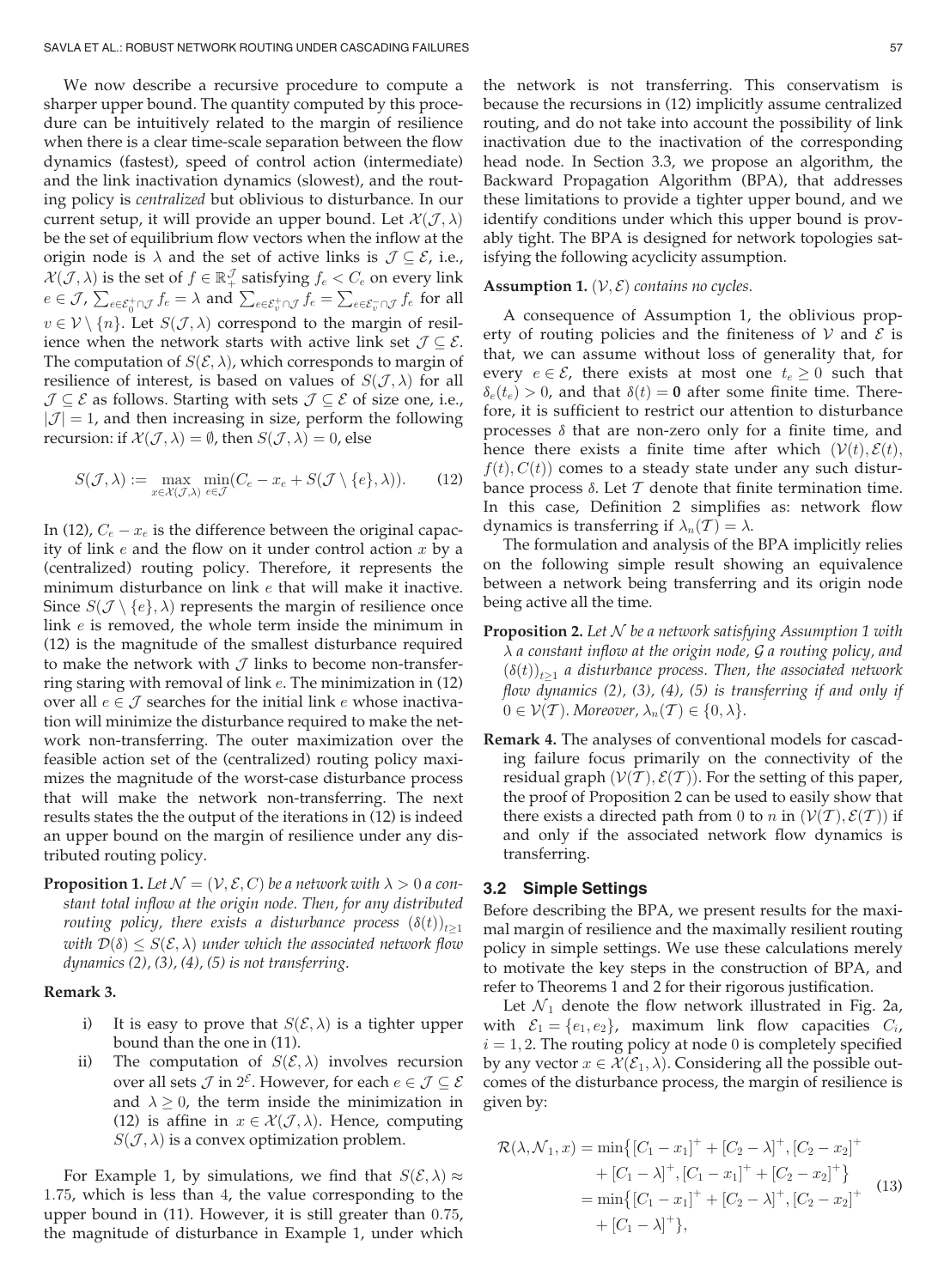

Fig. 2. Illustrative simple network topologies.

where first term inside the min in the right hand side of (13) corresponds to the inactivation of link  $e_1$  at  $t = 2$  under  $\delta(1) = \left[ [C_1 - x_1]^+ \ 0 \right]'$  followed by inactivation of  $e_2$  at  $t = 3$ under  $\delta(2) = \left[0 \left[ C_2 - \lambda \right]^+ \right]'$ , the second term corresponds to inactivation of  $\epsilon_0$  at  $t = 2$  followed by inactivation of  $\epsilon_0$  at inactivation of  $e_2$  at  $t = 2$  followed by inactivation of  $e_1$  at  $t = 3$  and the third term corresponds to the simultaneous  $t = 3$ , and the third term corresponds to the simultaneous inactivation of links  $e_1$  and  $e_2$  at  $t = 2$  under  $\delta(1) =$  $\left[\left[C_1 - x_1\right]^+ \left[C_2 - x_2\right]^+\right]$ . Therefore, the maximum possible<br>maxim of resilience, and the corresponding maximally margin of resilience, and the corresponding maximally resilient routing policy are, respectively, given by  $\mathcal{R}^*(\mathcal{N}_1, \lambda) = \max_{x \in \mathcal{X}(\mathcal{E}_1, \lambda)} \mathcal{R}(\mathcal{N}_1, \lambda, x)$  and  $x^* = \operatorname{argmax}_{x \in \mathcal{X}(\mathcal{E}_1, \lambda)} \mathcal{R}(\mathcal{N}_1, \lambda, x)$  $\mathcal{R}(\mathcal{N}_1, \lambda, x)$ , which, using simple algebra, can be computed as (see Fig. 3a for an illustration): as (see Fig. 3a for an illustration):

$$
\mathcal{R}^*(\mathcal{N}_1,\lambda) = \begin{cases} C_1 + C_2 - 3\lambda/2 & \text{if } \lambda \in [0,\underline{C}],\\ \frac{C}{2} + \overline{C} - \lambda & \text{if } \lambda \in [\underline{C},\overline{C}],\\ (C_1 + C_2)/2 - \lambda/2 & \text{if } \lambda \in [\overline{C},C_1+C_2],\\ 0 & \text{if } \lambda \ge C_1 + C_2, \end{cases} \tag{14}
$$

where  $\underline{C} := \min\{C_1, C_2\}$  and  $\overline{C} := \max\{C_1, C_2\}$ , and (see Fig. 3b for an illustration)

$$
x_1^*(\lambda) = \begin{cases} \lambda/2 & \text{if } \lambda \in [0, \underline{C}] \\ C_1/2 + (\lambda - (C_1 + C_2)/2) \mathbbm{1}_{C_1 > C_2} & \text{if } \lambda \in [\underline{C}, \overline{C}] \\ \lambda/2 + (C_1 - C_2)/2 & \text{if } \lambda \in [\overline{C}, C_1 + C_2]. \end{cases}
$$
(15)

Fig. 3b illustrates that proportional routing policies (e.g., see (8)) where the proportionality constants are independent of the arrival rate are in general not maximally resilient. For  $\mathcal{N}_1$ , comparing (13) and (12), we see that  $\mathcal{R}^*(\mathcal{N}_1, \lambda) = S(\mathcal{E}_1, \lambda).$ <br>Let  $\mathcal{N}_2$  denote the flo

Let  $\mathcal{N}_2$  denote the flow network illustrated in Fig. 2b, with maximum link flow capacities  $C_i$ ,  $i = 1, 2, 3$ . Following the dynamics in  $(2)$ ,  $(3)$ ,  $(4)$ ,  $(5)$ , link  $e_3$  can become inactivate because of saturation of link  $e_3$  or because of inactivation of node  $\tau_{e_3} = 1$ . Accordingly, the maximum margin of resilience is the minimum of  $[C_3 - \lambda]^+$  and the maximum mar-<br>gin of resilience of the sub-network rooted at node 1 when gin of resilience of the sub-network rooted at node 1 when the inflow at node 1 is  $\lambda$ . From our analysis of  $\mathcal{N}_1$ , the latter<br>is equal to  $\mathcal{R}^*(\mathcal{N}, \lambda)$  and hence the maximally resilient is equal to  $\mathcal{R}^*(\mathcal{N}_1,\lambda)$ , and hence the maximally resilient<br>routing policy at node 1 is the same as in (15). An illustrarouting policy at node 1 is the same as in (15). An illustration of  $\mathcal{R}^*(\mathcal{N}_2, \lambda)$  is given in Fig. 3c. In this case,  $S(\mathcal{E}, \lambda)$ <br>from (12) is in general not equal to  $\mathcal{R}^*(\mathcal{N}_2, \lambda)$ . This i from (12) is in general not equal to  $\mathcal{R}^*(\mathcal{N}_2, \lambda)$ . This is<br>because (12) does not take into account the possibility of eq because (12) does not take into account the possibility of  $e_3$ becoming inactive due to inactivation of node 1.

Before proceeding with our next example, we define feasible flow vectors over active local links at node  $v$ . This will be the set of feasible control actions for the routing policy at node v. For  $\mathcal{J} \subseteq \mathcal{E}_v^+$ ,  $r \in \mathbb{R}_+^{\mathcal{E}_v^-}$ ,  $v \in \mathcal{V} \setminus \{n\}$  and  $\mu \geq 0$ , let

$$
\mathcal{X}_v(\mathcal{J}, r, \mu) := \{ x \in \mathbb{R}_+^{\mathcal{J}} : r \le x \le C; \mathbf{1}'x = \mu \}.
$$
 (16)

(16) is a local version of the set  $\mathcal{X}(\mathcal{J},\lambda)$  used in (12) with two exceptions. First (16) is defined for a generic inflow  $\mu$ , since exceptions. First, (16) is defined for a generic inflow  $\mu$ , since the inflow at  $v$  is time-varying. Second, as will become clear in the construction of BPA, the presence of element-wise lower bound  $r$  allows one to impose the link monotonicity property defined in (7).

Let  $\mathcal{N}_3$  denote the flow network illustrated in Fig. 2c, with maximum link flow capacities  $C_i$ ,  $i = 1, 2, 3$ . Let  $S(\mathcal{J}, r, \lambda)$  be the margin of resilience when the set of active<br>links at node u.is  $\mathcal{J} \subseteq \mathcal{S}^+$  and when the action of routing links at node v is  $\mathcal{J} \subseteq \mathcal{E}_v^+$ , and when the action of routing policy is constrained to be element-wise greater than x. For policy is constrained to be element-wise greater than  $r$ . For all  $e \in \mathcal{E}_v^+$ ,  $S(e, r, \lambda) = 0$  if  $\lambda < r_e$  or  $\lambda \ge C_e$ , and  $S(e, r, \lambda)$ <br> $C = \lambda$  otherwise For  $|\mathcal{I}| > 2$  in  $\mathcal{N}_e$  one can write the  $C_e - \lambda$  otherwise. For  $|\mathcal{J}| \geq 2$  in  $\mathcal{N}_3$ , one can write the following recursion:

$$
S(\mathcal{J}, r, \lambda) = \max_{x \in \mathcal{X}_0(\mathcal{J}, r, \mu)} \min_{e \in \mathcal{J}} \left( C_e - x_e + S(\mathcal{J} \setminus \{e\}, x, \lambda) \right). \tag{17}
$$

Inside the minimization in (17), the term  $C_e - x_e$  is the difference between the capacity of link e when the flow on it is



Fig. 3. Illustrations of (a)  $\mathcal{R}^*(\mathcal{N}_1,\lambda)$  and (b)  $x_1^*(\lambda)$  for  $C_1 = 10$  and  $C_2 = 14$ ; and (c)  $\mathcal{R}^*(\mathcal{N}_2,\lambda)$  for  $C_3 = 20$ ,  $C_1 = 10$  and  $C_2 = 14$ .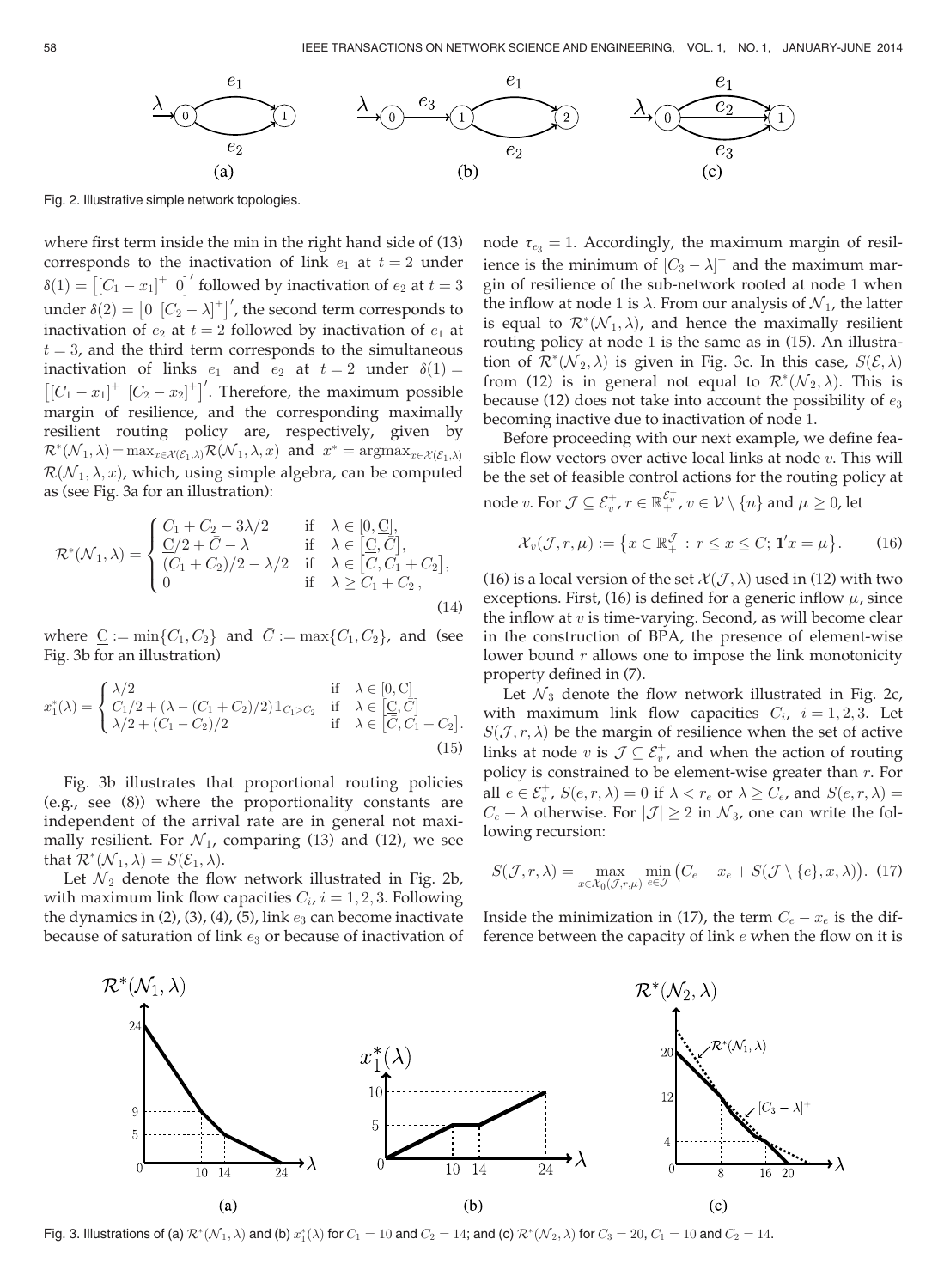$x_e$ , and hence represents the minimal disturbance required to make link  $e$  inactive under routing action  $x$ . The term  $S(\mathcal{J} \setminus \{e\}, x, \lambda)$  is the magnitude of disturbance that is suffi-<br>cient to make the network non-transferring after link e has cient to make the network non-transferring after link e has become inactive, under the constraint that the flows on links in  $\mathcal{J}\setminus\{e\}$  can not be element-wise less than the flow x on them when e was active. The margin of resilience for  $\mathcal{N}_3$  is then  $S(\mathcal{E}, \mathbf{0}, \lambda)$ . The ability of (17) to incorporate link mono-<br>tonicity constraints vields a sharper upper bound in comtonicity constraints yields a sharper upper bound in comparison to (12).

The recursion in (17) can be used to derive margin of resilience for a network with arbitrary number of links between nodes 0 and 1 in Fig. 2c. However, in order to handle networks with arbitrary number of links between nodes 1 and 2 in Fig. 2b, we need to include the effect of inactivation of downstream nodes into (17). This is the basis of the Backward Propagation Algorithm, which we describe next.

## 3.3 The Backward Propagation Algorithm (BPA)

We now describe the backward propagation algorithm to compute a tighter upper bound on the margin of resilience in comparison to Proposition 1. The same algorithm will also motivate the design of BPA routing which will be proven to be maximally resilient under certain sufficient conditions.

Assumption 1 implies that one can find a (not necessarily unique) topological ordering of the node set  $V = \{0, \ldots, n\}$ (see, e.g., [21]). We shall assume to have fixed one such ordering in such a way that  $\mathcal{E}_v^- \subseteq \bigcup_{0 \le u < v} \mathcal{E}_u^+$  for all  $v = 1$ , as We recall that the depth of a graph  $(v, \mathcal{E})$  orticity.  $v = 1, \ldots, n$ . We recall that the *depth* of a graph  $(\mathcal{V}, \mathcal{E})$  satisfying Assumption 1 is the length of the longest directed path in  $(\mathcal{V}, \mathcal{E})$ .

Algorithm 1. The Backward Propagation Algorithm (BPA)

1: $S(\mathcal{E}_n^+, r, \mu) := +\infty$  for all  $r \in \mathbb{R}_+^{\mathcal{E}_n^+}$  and  $\mu \ge 0$  {destination node}<br>2. **for**  $n - n - 1$ ,  $n - 2$  () do (construct a series of intermedi-2: for  $v = n - 1, n - 2, \ldots, 0$  do {construct a series of intermediate functions for every node starting with  $n - 1$ , and going backward up to the origin}

3: for all  $r \in \mathbb{R}_+^{\mathcal{E}_v^+}$  and  $\mu \geq 0$ ,

$$
S(\emptyset, r, \mu) = 0
$$

$$
S(\mathcal{J}, r, \mu) := 0 \text{ if } \mathcal{X}_{\mathbf{v}}(\mathcal{J}, \mathbf{r}, \mu) = \emptyset, \quad \forall \ \emptyset \neq \mathcal{J} \subseteq \mathcal{E}_{\mathbf{v}}^+,
$$

$$
S_e(\mu) = S(e, r, \mu) := \min \{ C_e - \mu, S(\mathcal{E}_{\tau_e}^+, \mathbf{0}, \mu) \} \quad \forall e \in \mathcal{E}_v^+. \tag{18}
$$

4: iteratively compute  $S(\mathcal{J}, r, \mu)$  for  $\mathcal{J} \subseteq \mathcal{E}_v^+$  of increasing size starting with sets of size 2: size, starting with sets of size 2:

$$
S(\mathcal{J}, r, \mu) := \max_{x \in \mathcal{X}_v(\mathcal{J}, r, \mu)} \min_{e \in \mathcal{J}} \left( S_e(x_e) + S(\mathcal{J} \setminus \{e\}, x, \mu) \right) \tag{19}
$$

#### 5: end for

Note that  $r$  appears only in the constraint set in the right hand side of (19). The fundamental difference between the recursions in (19) and (17) is in the first term inside the minimization in (19). This term represents the minimum magnitude of disturbance required to make a link inactive. While it was sufficient to consider the disturbance on link e for

this purpose in  $\mathcal{N}_3$ , for general networks, (18) implies that the minimal disturbance could correspond to making the downstream node inactive. Therefore, the recursive computations at node  $v$  depend on the outcome of the computations done for nodes downstream to  $v$ . The Backward Propagation Algorithm (BPA) derives its name from the central feature of the algorithm, where an intermediate node collects  $S(\mathcal{E}_v^+, r, \mu)$  functions from its downstream<br>nodes performs undates with respect to local network nodes, performs updates with respect to local network parameters, and transmits it to upstream nodes. As such, the BPA can be executed in a distributed fashion.

Complementary to the maximization in (19) is the set of corresponding maximizers:

$$
g(\mathcal{J}, r, \mu) := \underset{x \in \mathcal{X}_v(\mathcal{J}, r, \mu)}{\operatorname{argmax}} \ \underset{e \in \mathcal{J}}{\operatorname{min}} \left( S_e(x_e) + S(\mathcal{J} \setminus \{e\}, x, \mu) \right). \tag{20}
$$

A simple implication of (20) which is used heavily in the paper is:

$$
z \in g(\mathcal{J}, r, \mu) \Rightarrow z \ge r. \tag{21}
$$

#### 3.4 Upper Bound on the Margin of Resilience

The quantity  $S(\mathcal{E}_0^+, \mathbf{0}, \lambda)$  computed by BPA is next shown to be an upper bound on the margin of resilience under any be an upper bound on the margin of resilience under any distributed routing policy. For brevity in notation, we let  $S^*(\mathcal{N},\lambda) := S(\mathcal{E}_0^+, \mathbf{0}, \lambda).$ 

**Theorem 1.** Let  $N$  be a network satisfying Assumption 1 and with  $\lambda$  a constant inflow at the origin node. Then, for any distributed routing policy G, there exists a disturbance process  $(\delta(t))_{t\geq 1}$  with  $\mathcal{D}(\delta) \leq S^*(\mathcal{N}, \lambda)$  under which the associated network flow dynamics (2) (3) (4) (5) is not transferring network flow dynamics (2), (3), (4), (5) is not transferring.

#### Remark 5.

- i) Theorem 1 implies that  $\mathcal{R}(\mathcal{N}, \lambda, \mathcal{G}) \leq S^*(\mathcal{N}, \lambda)$  for<br>all distributed routing policies G and bence all distributed routing policies  $G$ , and hence  $\mathcal{S}^*(\mathcal{N}, \lambda) \leq S^*(\mathcal{N}, \lambda).$
- $R^{\pi}$   $(N, \lambda) \leq S^{\pi}$   $(N, \lambda)$ .<br>
While the statement of Theorem 1 merely suggests the existence of a worst-case disturbance process, its proof in Section 4.4 explicitly constructs one such disturbance process. Therefore, in scenarios when the upper bound in Theorem 1 is tight, this constructive procedure can also be used to identify the most vulnerable links of the network for adversarial setting.
- iii) The computational complexity of BPA has tradeoffs in comparison to (12). On one hand, while the recursion in (12) involves all elements in  $2^{\varepsilon}$ , BPA involves all elements only in  $\cup_v 2^{\mathcal{E}_v}$ , which<br>is much smaller in comparison, especially when is much smaller in comparison, especially when  $|V|$  is large. On the other hand, (12) involves computation only for a fixed  $\lambda$ , whereas BPA involves computations, in general, for all  $\mu \in [0, \lambda]$  and  $\tau \in \mathcal{X}_{v}(\mathcal{J}, \mathbf{0}, \mu)$ . Moreover, whereas each recursion in (12) is a convex optimization problem (see Remark 3 (ii)), BPA does not enjoy this property in general. This is because, under (18), the expression inside the minimization in (19) is in general not affine in  $x$ , e.g., see Fig. 3c for an illustration.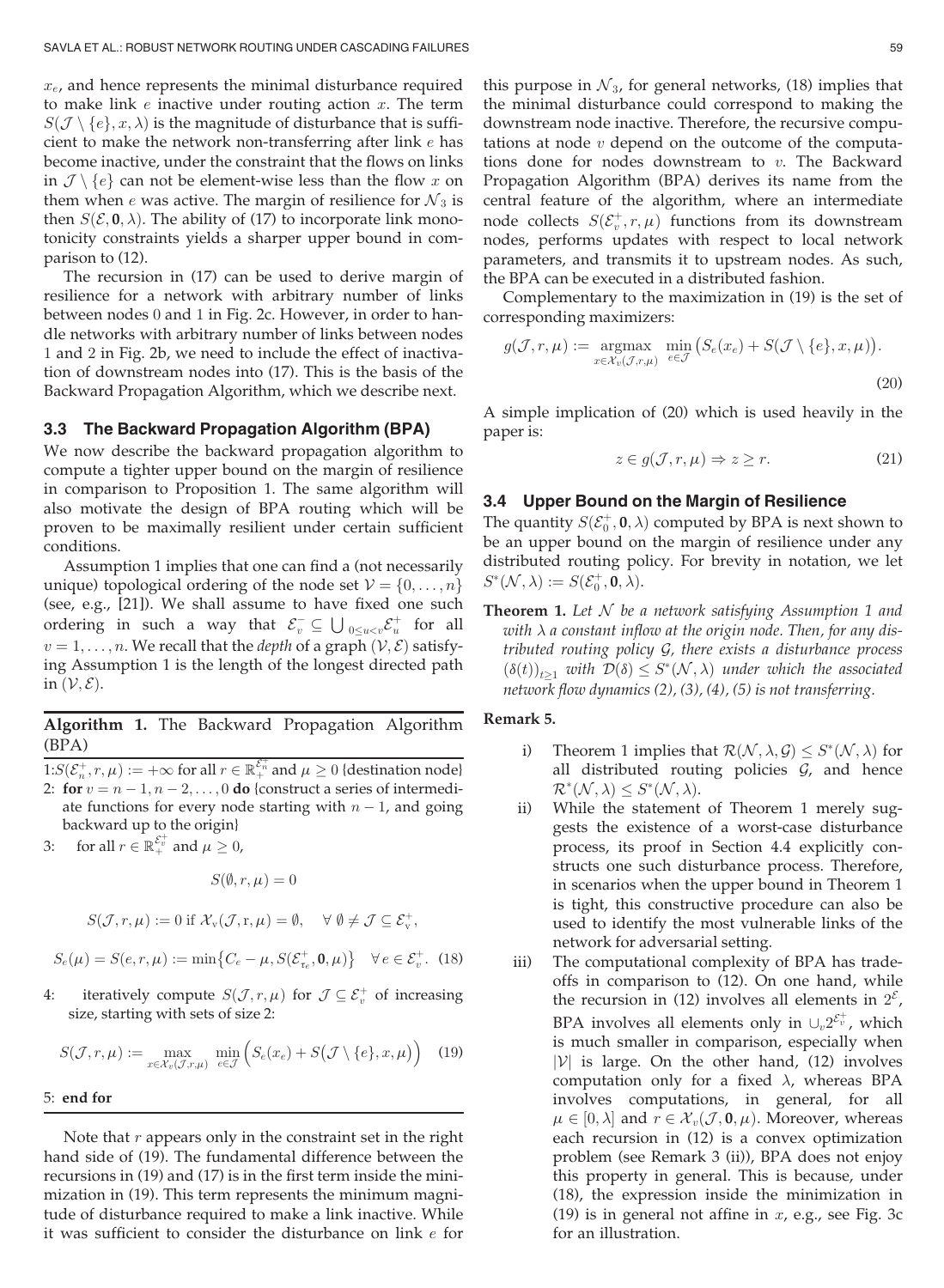## 3.5 BPA Routing and Lower Bound on the Margin of **Resilience**

In this section, we develop lower bounds for  $\mathcal{R}^*(\mathcal{N}, \lambda)$ . This<br>will be done by analyzing a specific distributed routing polwill be done by analyzing a specific distributed routing policy, called BPA-routing, whose construction is inspired by the Backward propagation algorithm. BPA routing is a routing policy that satisfies the following for all  $v \in \mathcal{V} \setminus \{n\}$ ,  $\mu \geq 0$ :

$$
r^* := G^v(\mathcal{E}_v^+, \mu) \in g(\mathcal{E}_v^+, \mathbf{0}, \mu),
$$
  
\n
$$
G^v(\mathcal{J}, \mu) \in g(\mathcal{J}, r^*, \mu), \quad \mathcal{J} \subset \mathcal{E}_v^+.
$$
\n(22)

BPA routing derives its name from the fact that it relies on the function  $g(\mathcal{J}, r, \mu)$  from (20), which is directly related to the central computation in the BPA. However, note that the lower bound  $r^*$  in (22) is independent of  $\mathcal J$  and  $\mu$ , and is always equal to the action of the routing policy under the always equal to the action of the routing policy under the same inflow  $\mu$ , when all local links are active, and with no lower bound constraint. Following (21),  $G^v(\mathcal{J}, \mu) \geq$  $G^v(\mathcal{E}_v^*,\mu)$  for all  $\mathcal{J} \subseteq \mathcal{E}_v^+$  and  $\mu \geq 0$ . The following lemma<br>formally states conditions under which RPA routing satisformally states conditions under which BPA routing satisfies the link monotonicity condition in (7).

- **Lemma 1.** Let  $N$  be a network satisfying Assumption 1 with  $|{\mathcal{C}}_v| \leq 3$  for an  $v \in V \setminus \{n\}$ . Then BPA routing aefined in<br>(22) and (20) satisfies (7), and hence is a distributed routing  $|\mathcal{E}_v^+| \leq 3$  for all  $v \in \mathcal{V} \setminus \{n\}$ . Then BPA routing defined in policy as per Definition 1.
- Proof. The only non-trivial case to prove is that, for every  $j \in \mathcal{J} \subseteq \mathcal{E}_v^+$ ,  $\mu \geq 0$ , BPA routing satisfies:

$$
G^{v}(\mathcal{E}_{v}^{+},\mu) \leq G^{v}(\mathcal{E}_{v}^{+}\setminus\{j\},\mu).
$$

This is straightforward since (21) implies  $G^v(\mathcal{E}_v^+ \setminus \{j\},$ <br>  $g(v) \geq r^* - C^v(\mathcal{E}_v^+ \mid u)$  $\mu$ )  $\geq r^* = G^v(\mathcal{E}_v^+)$  $v^+_v, \mu$ .

In general, BPA routing is not readily maximally resilient for general networks. This is because if a non-destination node  $v$  has multiple incoming links, then inactivation of  $v$  results in inactivation of all the incoming links. However, the BPA algorithm does not take into account such correlations between link inactivations and hence the upper bound in Theorem 1 is conservative for networks which are not trees. While it is possible to modify BPA algorithm to reduce this conservatism, this comes with additional computational complexity and additional difficulty in formulating the corresponding maximally resilient routing policy. Therefore, we make the following directed tree assumption in this paper for deriving lower bound on the margin of resilience.

**Assumption 2.**  $(\mathcal{V} \setminus \{n\}, \mathcal{E} \setminus \mathcal{E}_n^-)$  is a directed tree.<sup>1</sup>

We emphasize that Assumption 2 puts a tree-like assumption on the original graph minus the destination node n, and the set of links  $\mathcal{E}_n^-$  incoming to the destination<br>node In particular under Assumption 2, the destination node. In particular, under Assumption 2, the destination node n is allowed to have multiple incoming links. For example, the graph topology illustrated in Fig. 1 satisfies Assumption 2. However, with a slight abuse of

1. Recall that  $(V, E)$  is a directed tree if the undirected graph underlying  $(V, E)$  is a tree.



Fig. 4. Plot of  $x_3^*(\mu) := G_{e_3}(\mathcal{E}_1^+(0), \mu)$  versus  $\mu$ .

terminology, we refer to  $N$  satisfying Assumption 2 as a tree. Note that,  $N$  satisfying Assumption 2 is a tree rooted at the unique origin node.

**Remark 6.** For a network satisfying Assumption 2, if  $\lambda$  is less than the min cut capacity, then  $f(0)$  under BPA routing is an equilibrium flow. Recall that the max flow min cut theorem implies that this is also a necessary condition for the existence of an equilibrium flow.

BPA routing is maximally resilient on flow networks which are trees and symmetric. Recall that a weighted rooted tree of depth one is called symmetric if all the links outgoing from the root node have equal weights. A weighted rooted tree of depth greater than one is called symmetric if all the sub-trees rooted at the children<sup>2</sup> nodes are symmetric, and identical to each other.

**Proposition 3.** Let  $N$  be a symmetric network satisfying Assumption 2 with  $\lambda > 0$  a constant inflow at the origin node and BPA routing policy. Then, the associated network flow dynamics (2), (3), (4), (5) is transferring for every disturbance process  $(\delta(t))_{t\geq 1}$  with  $\mathcal{D}(\delta) < S^*(\mathcal{N}, \lambda)$ .

The tree assumption is not sufficient for BPA routing to match the upper bound  $S^*(\mathcal{N}, \lambda)$  given by the BPA for net-<br>works which are not symmetric, as illustrated in the followworks which are not symmetric, as illustrated in the following example.

Example 2. Consider the graph topology from Fig. 1, with  $\lambda = 2, C_1 = 2.5, C_2 = 0.17, C_3 = 0.6, C_4 = 2, C_5 = 2,$ <br>  $C_6 = 2, C_7 = 0.6$  and  $C_2 = 1.5$  $C_6 = 2$ ,  $C_7 = 0.6$  and  $C_8 = 1.5$ .

The plot of  $x_3^*(\mu) := G_{e_3}(\mathcal{E}_1^+(0), \mu)$  vs.  $\mu$  under BPA<br>ting for these values is given in Fig. 4, which shows routing for these values is given in Fig. 4, which shows that  $x_3^*(\mu)$  is decreasing in  $\mu$  over [1.9, 2]. Also, for these<br>values  $S^*(\mu) = 0.3$  Consider a disturbance process values,  $S^*(N, \lambda) = 0.3$ . Consider a disturbance process<br>such that  $\delta_0(1) = 0.07$   $\delta_0(1) = 0.2$   $\delta_0(1) = 0$  for  $i \in$ such that  $\delta_2(1) = 0.07$ ,  $\delta_3(1) = 0.2$ ,  $\delta_i(1) = 0$  for  $i \in$  $\{1,\ldots,8\}\setminus\{2,3\}$  and  $\delta(t)\equiv 0$  for all  $t\geq 2$ . The magnitude of such a disturbance process is 0.27, which is strictly less than  $S^*(N, \lambda) = 0.3$ . We now describe how<br>such a disturbance process makes the associated network such a disturbance process makes the associated network flow dynamics  $(2)$ ,  $(3)$ ,  $(4)$ ,  $(5)$  not transferring.

2. In a directed tree  $(V, E)$ ,  $u \in V$  is called a children node of  $v \in V$  if  $\mathcal{E}_u^- \cap \mathcal{E}_v^+ \neq \emptyset.$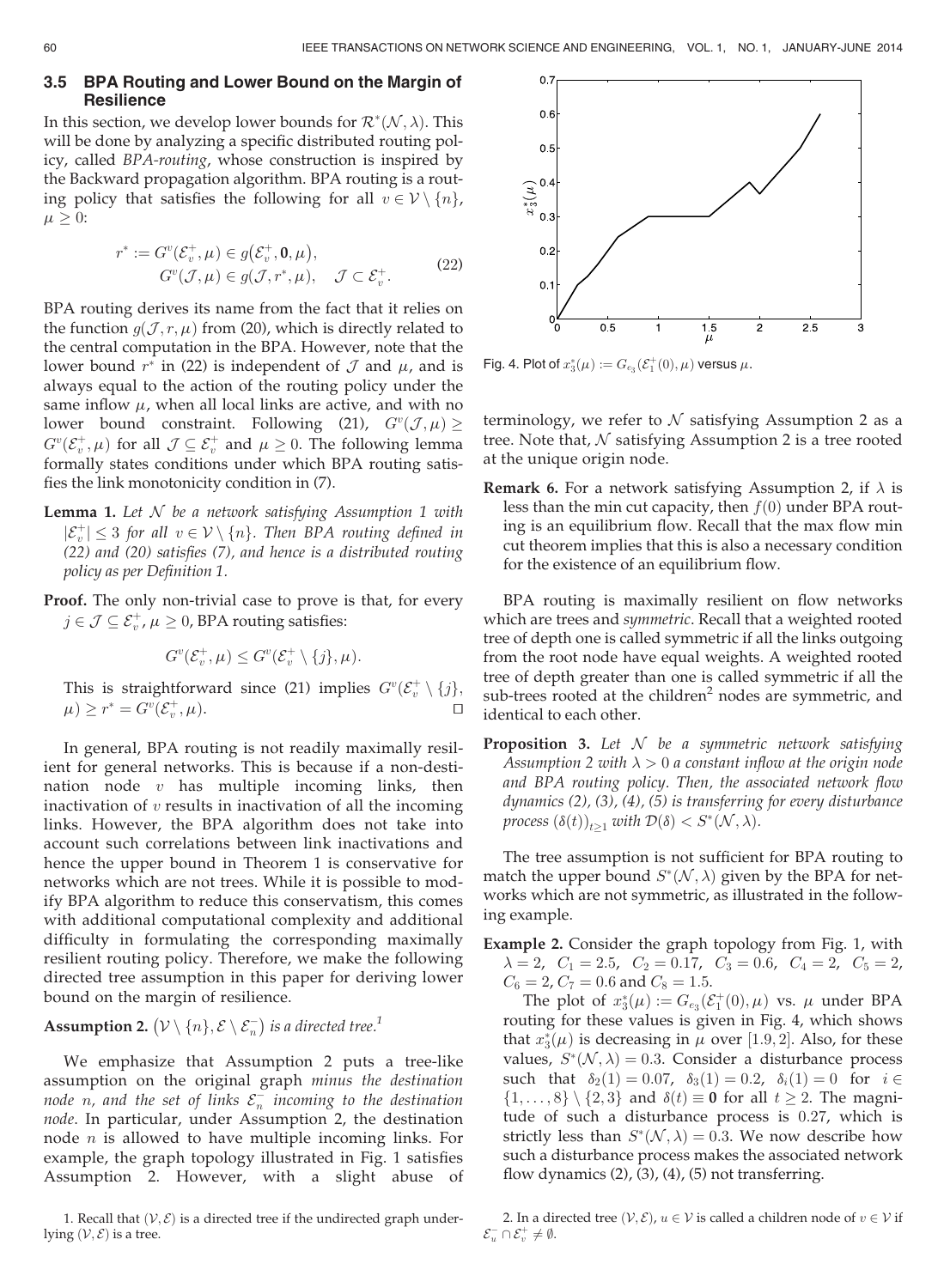Under BPA routing,  $f(0)$  is such that:  $2 - f_2(0) =$  $f_1(0) = 1.9$ . Fig. 4 then implies that  $1.9 - f_4(0) =$  $f_3(0) = 0.4$ . Since  $C_2(1) = 0.1 = f_2(1)$  and  $C_3(1) = 0.4 = f_3(1)$ ,  ${e_2, e_3} \notin \mathcal{E}(2)$ . Hence  $f_1(3) = 2$  and  $f_4(4) = 2 = C_4$ . This implies that  $e_4 \notin \mathcal{E}(5)$ , and hence  $e_1 \notin \mathcal{E}(7)$ , which leads to the dynamics being not-transferring.

On the other hand, it is easy to see that the dynamics would be transferring under this disturbance process if the routing policy at node 1 is such that  $f_3(0) < 0.4$ , and  $f_3(0) = x_3^*(2) = 0.35$  (see Fig. 4) in particular. This would correspond to the routing policy at ticular. This would correspond to the routing policy at node 1 anticipating its inflow in advance, which is not feasible under the oblivious and distributed setting for routing policies.

Example 2 suggests that the non-monotonicity in the control action of BPA routing, and hence in the evolution of flows on the links, under point-wise (with respect to inflow) optimization could lead to its sub optimality. This motivates consideration of the following additional constraint.

**Definition 4.** A distributed routing policy  $G$  is called flow-monotone at node  $v \in \mathcal{V} \setminus \{n\}$  if, for every  $\mathcal{J} \subseteq \mathcal{E}_v^+$ :

$$
0 \le \mu_1 \le \mu_2 \implies G^v(\mathcal{J}, \mu_1) \le G^v(\mathcal{J}, \mu_2), \qquad (23)
$$

Under a flow-monotone routing policy, if the inflow at a node increases, then the flow assigned to every active outgoing link from that node does not decrease. A routing policy which is flow monotone over all  $v \in V \setminus \{0, n\}$ , is said to be flow monotone over  $N$ . We exclude the origin node because the inflow  $\lambda$  at the origin node is fixed.

Remark 7. Note that, unlike the link monotonicity condition in (7), we did not include the flow monotonicity condition in (23) as part of the definition of distributed routing policies. This is because, while Example 2 illustrates that BPA routing is not necessarily flow monotone, we have not been able to find an example where link monotonicity is violated by BPA routing with  $r^* = \mathbf{0}$  in (22). How-<br>ever a mathematical proof to support this observation is ever, a mathematical proof to support this observation is lacking at this point.

Under a flow monotone distributed routing policy, the network dynamics can be easily shown to possess the following simple property (which we state without proof), which simplifies the analysis considerably.

**Lemma 2.** Let N be a network with  $|\mathcal{E}_v^+| \leq 3$  for all  $v \in \mathcal{V} \setminus \{n\}$ <br>and satisfuing Assumption 2,  $\lambda > 0$  a constant inflam at the and satisfying Assumption 2,  $\lambda > 0$  a constant inflow at the origin node and BPA routing policy that is flow monotone. Then,

$$
t_1 \leq t_2 \implies f_e(t_1) \leq f_e(t_2) \quad \forall e \in \mathcal{E}(t_2).
$$

The following is a key result, which, along with Theorem 1, identifies conditions under which BPA routing is maximally resilient.

**Theorem 2.** Let N be a network with  $|\mathcal{E}_v^+| \leq 3$  for all  $v \in \mathcal{V} \setminus \{n\}$ <br>and satisfuing Assumption 2,  $\lambda > 0$  a constant inflam at the and satisfying Assumption 2,  $\lambda > 0$  a constant inflow at the origin node and BPA routing policy that is flow monotone.



Fig. 5. d-expanded flow networks that induce flow-monotonicity of BPA routing at the root node  $v_0$ .

Then, the associated network flow dynamics  $(2)$ ,  $(3)$ ,  $(4)$ ,  $(5)$  is transferring for every disturbance process  $(\delta(t))_{t>1}$  with  $\mathcal{D}(\delta) < S^*(\mathcal{N}, \lambda).$ 

Since BPA routing is completely specified by network parameters  $(V, \mathcal{E}, C)$ , flow monotonicity is a condition on the network parameters. BPA routing is flow monotone at  $v$ trivially if  $|\mathcal{E}_v^+| = 1$ . One could perform extensive (offline)<br>numerical tests to check flow-monotonicity of BPA routing numerical tests to check flow-monotonicity of BPA routing over a given flow network  $N$ . However, it is possible to identify a few flow networks over which BPA routing is provably flow-monotone. In order to characterize such networks in Proposition 4 and Remark 8 below, we need the concept of *d-expansion* of a network: given  $N$ , its dexpanded version  $\mathcal{N}^d$  is obtained by creating multiple copies of the destination node in  $N$ , one for each incoming link. For example, the network in Fig. 5a is d-expanded version of the network in Fig. 2a. It is easy to recover the original flow network from its d-expanded version.

- **Proposition 4.** Let  $N$  be a network satisfying Assumption 2 with  $\lambda > 0$  a constant inflow at the origin node. Then, BPA routing is flow-monotone at  $v \in V$  if the the sub-tree in the d-expanded version  $N^d$  rooted at v is either (a), or (b) with  $C_{e_2} \geq C_{e_1}$  or (c) with  $C_{e_1} = C_{e_2}$  in Fig. 5.
- **Remark 8.** Let  $\bar{\mathcal{N}}^d$  denote the set of d-expanded versions of "simple" flow networks, over which BPA routing is "simple" flow networks over which BPA routing is known to be flow monotone, either from explicit analysis as in Proposition 4, or through extensive simulations. One can use  $\bar{\mathcal{N}}^d$  as a basis to form arbitrarily large net-<br>works over which BPA routing is flow monotone using works over which BPA routing is flow monotone, using an iterative procedure as follows. Initialize  $\mathcal{N}^d$  to be an element of  $\bar{\mathcal{N}}^d$ . At each iteration, execute the following concatenation step. Take any destination node in  $\mathcal{N}^d$ , say<br>*y*, with a single incoming link  $\mathcal{E}^- = \{e\}$  and a member v, with a single incoming link  $\mathcal{E}_v^- = \{e\}$  and a member  $\bar{\mathcal{N}}_i^d$  from  $\bar{\mathcal{N}}_i^d$  whose origin node is  $v_{0,i}$ . If  $[C_e - \mu]^+ \leq$  $S(\mathcal{E}_{v_{0,i}}^+,\mathbf{0},\mu)$  for all  $\mu \in [0,C_e]$ , then concatenate  $\bar{\mathcal{N}}_i^d$  to  $\mathcal{N}^d$ at v, i.e.,  $v = v_{0,i}$  and the the sub-network downstream of  $v$  is  $\bar{\mathcal{N}}_i^d$ . BPA routing on the flow network obtained at the end of every iteration of this procedure is quaranteed to end of every iteration of this procedure is guaranteed to be flow monotone, because (18) implies that  $S_e(\mu)$  is equal to  $[C_e - \mu]^+$  even in the concatenated network.<br>Flow monotonicity of BPA routing over a given

Flow monotonicity of BPA routing over a given network  $N$  is maintained even after replacing any link, say  $e = (u, v)$ , in  $\mathcal{N}^d$  (at any iteration) with a non-branching chain  $e_1, \ldots, e_k$  such that  $\sigma_{e_1} = u$ ,  $\tau_{e_m} = v$  and  $\min_{i \in \{1, m\}} C_{e_i} = C_e.$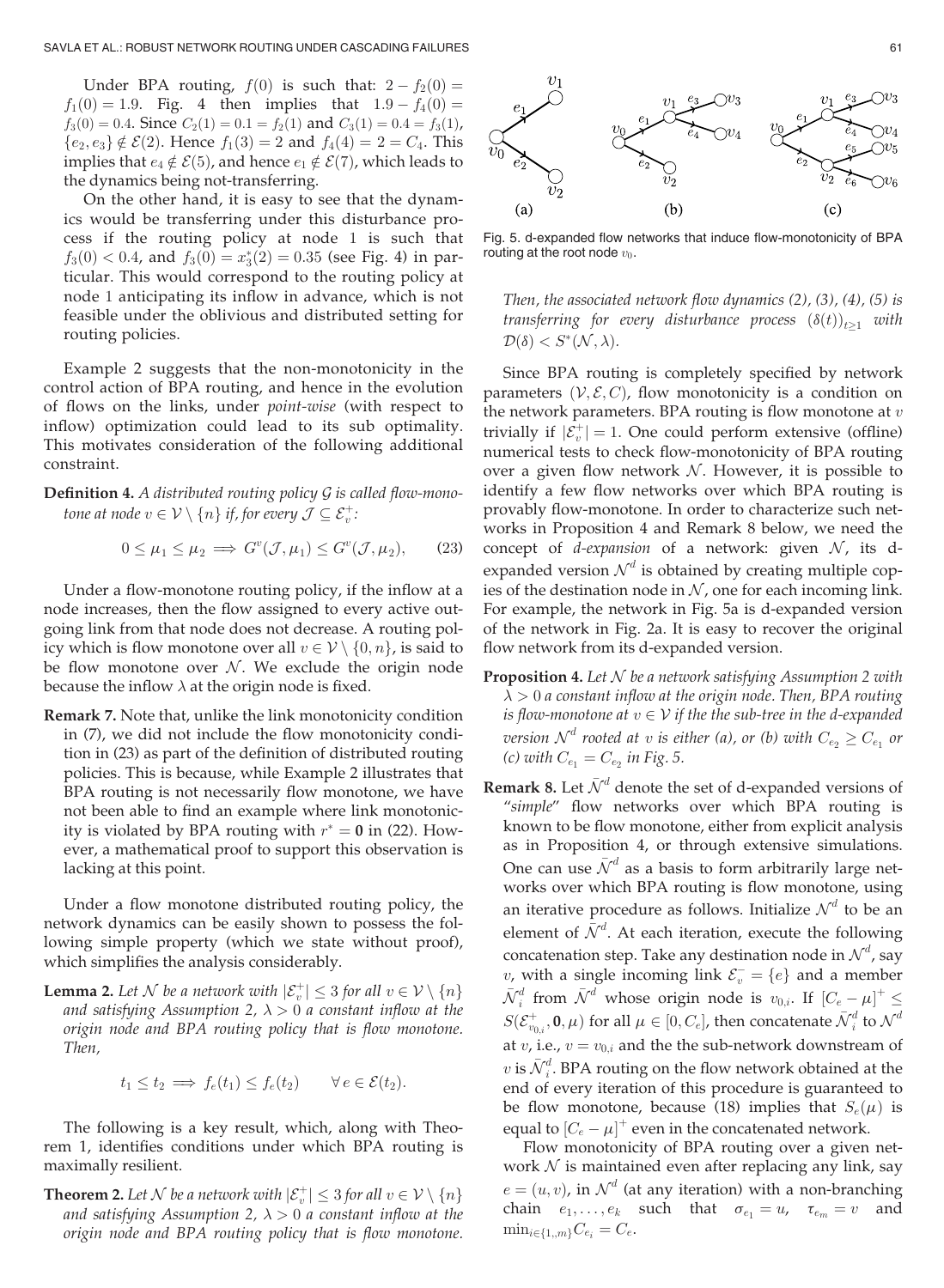One can also devise a procedure which is counterpart to the expansion procedure described above to check if the d-expanded version of a given network  $\mathcal{N}^d$ can be decomposed into elements of  $\bar{\mathcal{N}}^d$ , in which case the BPA routing over  $\mathcal{N}^d$  is flow monotone. As one keeps enriching the basis  $\bar{N}^d$ , these procedures allow<br>to construct or to verify large networks over which to construct or to verify large networks over which BPA routing is flow monotone, and hence maximally resilient by Theorem 2.

## 4 PROOFS OF THE MAIN RESULTS

In this section, we provide proofs of the main results presented in Section 3. Some of the proofs rely on certain analytical properties of  $S(\mathcal{J}, r, \mu)$  defined in (19), which we state first.

## 4.1 Technical Lemma

**Lemma 3.** Consider two networks  $\mathcal{N}^1 = (\mathcal{V}, \mathcal{E}^1, \mathcal{C}^1)$  and  $\mathcal{N}^2 = (\mathcal{V}, \mathcal{E}^2, \mathcal{C}^2)$ , and attiching Accumulion 1, Let  $S^1$  and  $S^2$  has  $(V, \mathcal{E}^2, C^2)$ , each satisfying Assumption 1. Let  $S^1$  and  $S^2$  be<br>the functions commuted by the Backward Propagation Algothe functions computed by the Backward Propagation Algorithm for  $\mathcal{N}^1$  and  $\mathcal{N}^2$  respectively. For any  $v \in \mathcal{V} \setminus \{n\}$ , let  $\mathcal{J}$ be any subset of links outgoing from v and common to  $\mathcal{N}^1$  and  $\mathcal{N}^2$ . Then,

$$
0 \le \mu_2 \le \mu_1, \ \mathbf{0} \le r^2 \le r^1, \ \mathcal{E}^1 \subseteq \mathcal{E}^2 \ and \ C^1 \le C^2
$$

$$
\implies S^1(\mathcal{K}, r^1, \mu_1) \le S^2(\mathcal{J}, r^2, \mu_2),
$$

where  $\mathcal{K} := \{e \in \mathcal{J} \mid S_e^1(r_e^1) > 0\}.$ 

Proof. We split the lemma as follows:

(1) 
$$
S^1(\mathcal{K}, r^1, \mu_1) = S^1(\mathcal{J}, r^1, \mu_1);
$$
  
\n(2)  $S^1(\mathcal{J}, r^1, \mu_1) < S^2(\mathcal{J}, r^1, \mu_1)$ 

(2) 
$$
S^1(\mathcal{J}, r^1, \mu_1) \leq S^2(\mathcal{J}, r^1, \mu_1);
$$
  
\n(3)  $S^2(\mathcal{J}, r^1, \mu_1) \leq S^2(\mathcal{J}, r^1, \mu_1);$ 

- (3)  $S^2(\mathcal{J}, r^1, \mu_1) \leq S^2(\mathcal{J}, r^1, \mu_2)$ ; and<br>(4)  $S^2(\mathcal{J}, r^1, \mu_1) < S^2(\mathcal{J}, r^2, \mu_2)$
- (4)  $S^2(\mathcal{J}, r^1, \mu_2) \leq S^2(\mathcal{J}, r^2, \mu_2)$ .

Out of these, (iv) is trivial, and hence we omit its proof. We prove (i)-(iii) by double induction, on the number of nodes  $n + 1$  and the cardinality of  $J$ . It is immediate to verify that the claim holds true for  $n = 1$  and  $|\mathcal{J}| = 1$ , since with  $\mathcal{J} = \{e\}$ ,  $S^i(e, r, \mu) = S^i_e(\mu) = [C^i_e - \mu]^+$  for all  $r, i = 1, 2$ . Assume that the claim is true for  $|\mathcal{V}| = n + 1$ . r,  $i = 1, 2$ . Assume that the claim is true for  $|\mathcal{V}| = n + 1$ and for  $|\mathcal{J}| \leq k$ . Consider a  $\mathcal J$  of cardinality  $k + 1$ . (19) and (20) imply that, for all  $z \in g(K \cup \{j\}, r^1, \mu_1), j \in \mathcal{J} \setminus \mathcal{K}:$ 

$$
S^{1}(\mathcal{K} \cup \{j\}, r^{1}, \mu_{1}) \leq S_{j}^{1}(z_{j}) + S^{1}(\mathcal{K}, z, \mu_{1}) \leq S^{1}(\mathcal{K}, r^{1}, \mu_{1}),
$$
\n(24)

where the second inequality follows from the fact that  $z \ge r^1$  implies  $0 \le S_j^1(z_j) \le S_j^1(r_j^1) = 0$ , and using (iv) from induction. On the other hand, consider  $y \in$  $\mathcal{X}_{n+1}(\mathcal{J}, r^1, \mu_1)$  such that  $y_e = r_e^1$  for all  $e \in \mathcal{K}$  and  $y_j = u$ <br> $\sum_{n=1}^{\infty} a_n^1 \geq r_e^1$  where the inequality follows from the  $\mu_1 - \sum_{e \in \mathcal{K}} r_e^1 \ge r_j^1$ , where the inequality follows from the feasibility of y. For such a  $y$ , (19) implies that there exists  $i \in \mathcal{K} \cup \{j\}$  such that

$$
S^1(\mathcal{K} \cup \{j\}, r^1, \mu_1) \ge S_i^1(y_i) + S^1(\mathcal{K} \cup \{j\} \setminus \{i\}, y, \mu_1). \tag{25}
$$

Consider (25) under two cases. (a)  $i = j$ . In this case, since  $S_j^1(y_j) = 0$ , (25) gives  $S^1(\mathcal{K} \cup \{j\}, r^1, \mu_1) \ge S^1(\mathcal{K} \cup \{j\} \setminus \{j\},$ 

 $y, \mu_1$ ) =  $S^1(\mathcal{K}, r^1, \mu_1)$ , where the last equality follows from the fact that the components of  $r^1$  and y along K are the same. (b)  $i \neq j$ . In this case, recalling that  $y_e = r_e^1$  for all  $e \in K$  and applying (i) from induction to the second all  $e \in \mathcal{K}$ , and applying (i) from induction to the second term in (25), we get that

$$
S^{1}(\mathcal{K} \cup \{j\}, r^{1}, \mu_{1}) \geq S_{i}^{1}(r_{i}^{1}) + S^{1}(\mathcal{K} \setminus \{i\}, y, \mu_{1})
$$
  
=  $S_{i}^{1}(r_{i}^{1}) + S^{1}(\mathcal{K} \setminus \{i\}, r^{1}, \mu_{1}).$  (26)

For every  $z \in g(\mathcal{K}, r^1, \mu_1)$ , we have

$$
S_i^1(r_i^1) + S^1(\mathcal{K} \setminus \{i\}, r^1, \mu_1) \geq S_i^1(z_i) + S^1(\mathcal{K} \setminus \{i\}, z, \mu_1) \geq S^1(\mathcal{K}, r^1, \mu_1),
$$
\n(27)

where the first inequality follows from  $z \ge r^1$  and (iv) from induction. Combining (26) and (27), we arrive at the same conclusion as case (a), i.e.,

$$
S^{1}(\mathcal{K} \cup \{j\}, r^{1}, \mu_{1}) \ge S^{1}(\mathcal{K}, r^{1}, \mu_{1}).
$$
 (28)

Combining (24) and (28), we establish (i) when  $|\mathcal{J} \setminus \mathcal{K}| =$ 1. The proof for arbitrary  $|\mathcal{J} \setminus \mathcal{K}|$  follows from repetitive application of this procedure.

The proof for (ii) easily follows from induction since, for every *x*, and  $e \in \mathcal{J}$ ,

$$
S_e^1(x_e) + S^1(\mathcal{J} \setminus \{e\}, x, \mu_1) \leq S_e^2(x_e) + S^2(\mathcal{J} \setminus \{e\}, x, \mu_1).
$$

In order to prove (iii), using the fact that  $S_e^2(\mu)$  is non-<br>reasing in  $\mu$  and  $S_e^2(\tau)$  fel  $r(\mu)$  pon-increasing in  $r$ increasing in  $\mu$  and  $S^2(\mathcal{J} \setminus \{e\}, r, \mu)$  non-increasing in r from induction, one gets that, for all  $r<sup>1</sup>$  such that  $1'r^1 \leq \mu_2$ ,

$$
\max_{\substack{x \ge r^{1} \\ 1'x \ge \mu_2}} \min_{e \in \mathcal{J}} \left\{ S_e^2(x_e) + S^2(\mathcal{J} \setminus \{e\}, x, \mu_2) \right\}
$$
\n
$$
= \max_{\substack{x \ge r^{1} \\ 1'x = \mu_2}} \min_{e \in \mathcal{J}} \left\{ S_e^2(x_e) + S^2(\mathcal{J} \setminus \{e\}, x, \mu_2) \right\}
$$
\n
$$
= S^2(\mathcal{J}, r^1, \mu_2).
$$

Specifically, to see why the first equality above holds true, let the maximum in the rightmost side be achieved in some  $x \ge r^1$  such that  $\mathbf{1}'x \ge \mu_2$ , and let  $\theta \in [0,1]$  be<br>such that  $(1 - \theta)\mathbf{1}'x + \theta\mathbf{1}'x^1 = u$  (such  $\theta$  oxists since such that  $(1 - \theta) \mathbf{1}'x + \theta \mathbf{1}'r^1 = \mu_2$  (such  $\theta$  exists since  $\mathbf{1}'x \ge \mu_2$  and  $\mathbf{1}'r^1 \le \mu_2$ ). Then,  $y := (1 - \theta)x + \theta r^1$  satisfies  $x \ge y \ge r^1$ ,  $\mathbf{1}'y = \mu_2$ , and  $S_e^2(y_e) + S^2(\mathcal{J} \setminus \{e\}, y, \mu_2) \ge$ <br> $S_e^2(x_e) + S_e^2(\mathcal{J} \setminus \{e\}, x_e)$  for all a Thop for  $y_e > y_e$  $S_e^2(x_e) + S^2(\mathcal{J} \setminus \{e\}, x, \mu_2)$  for all e. Then, for  $\mu_1 \ge \mu_2$ ,

$$
S^{2}(\mathcal{J}, r^{1}, \mu_{1}) = \max_{\substack{x \geq r^{1} \\ \mathbf{1}^{T}x = \mu_{1}}} \min_{e \in \mathcal{J}} \{ S_{e}^{2}(x_{e}) + S^{2}(\mathcal{J} \setminus \{e\}, x, \mu_{1}) \}
$$
  

$$
\leq \max_{\substack{x \geq r^{1} \\ \mathbf{1}^{T}x \geq \mu_{2}}} \min_{e \in \mathcal{J}} \{ S_{e}^{2}(x_{e}) + S^{2}(\mathcal{J} \setminus \{e\}, x, \mu_{2}) \}
$$
  

$$
= S^{2}(\mathcal{J}, r^{1}, \mu_{2}).
$$

This concludes the proof for  $|\mathcal{V}| = n + 1$  and  $|\mathcal{J}| \leq$  $k + 1$ . A similar argument allows one to extend the validity of the result to  $|V| = n + 2$  with  $|J| = 1$ . The lemma then follows by induction. then follows by induction.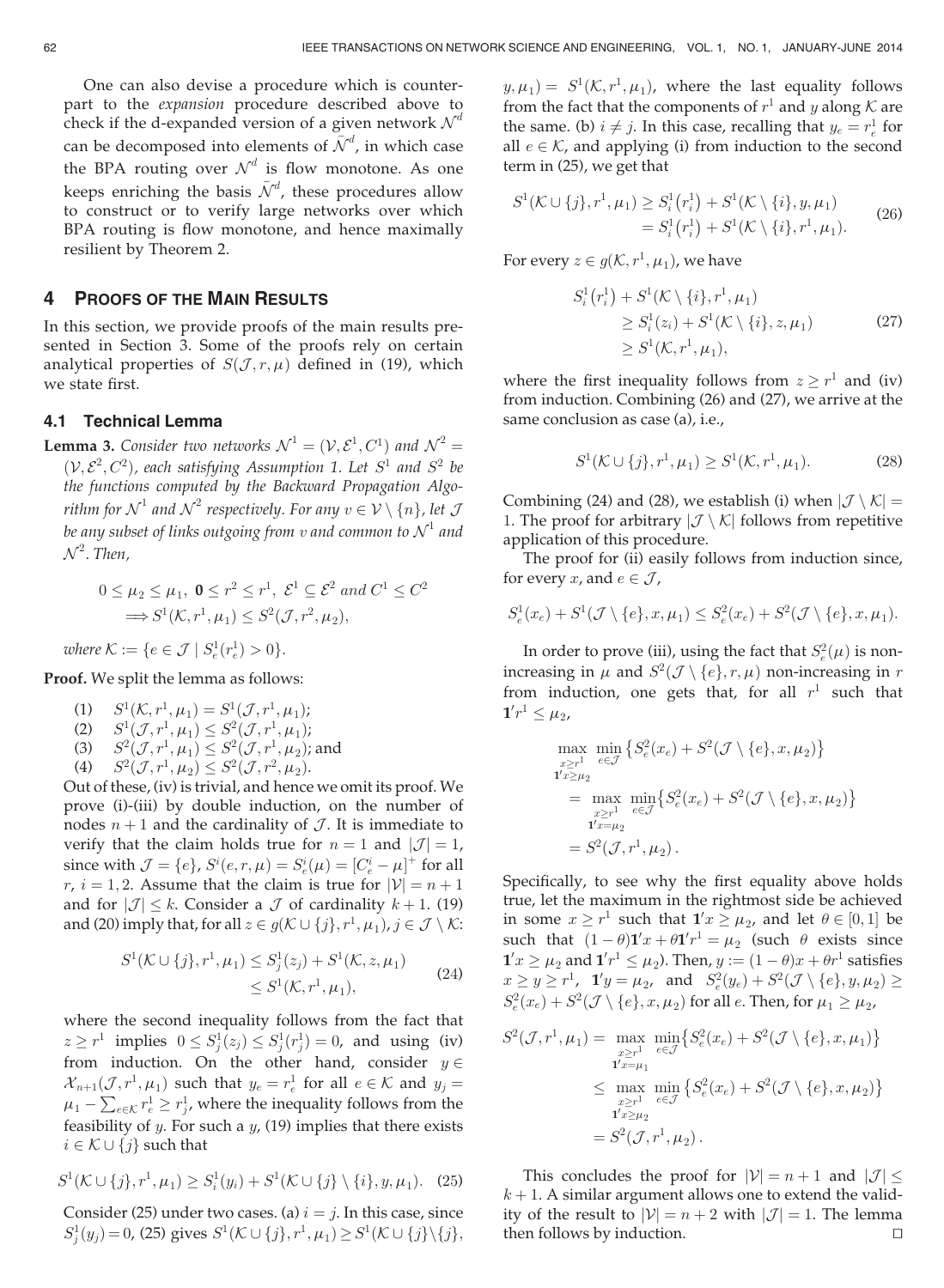#### 4.2 Proof of Proposition 1

We first show that, for any  $\lambda \geq 0$ ,  $\mathcal{K} \subseteq \mathcal{J} \subseteq \mathcal{E}$ ,

$$
S(\mathcal{K}, \lambda) \le S(\mathcal{J}, \lambda). \tag{29}
$$

It suffices to show that  $S(\mathcal{J} \setminus \{e\}, \lambda) \leq S(\mathcal{J}, \lambda)$  for all  $e \in \mathcal{J}$ .<br>It is trivially true for  $|\mathcal{J}| = 1$ . Assume it to be true for all It is trivially true for  $|\mathcal{J}| = 1$ . Assume it to be true for all  $|\mathcal{J}| \leq k$  for some  $k \geq 1$ . (12) implies that, for all  $x \in \mathcal{X}(\mathcal{J}, \lambda)$ :

$$
S(\mathcal{J}, \lambda) \ge \min_{j \in \mathcal{J}} \left( C_j - x_j + S(\mathcal{J} \setminus \{j\}, \lambda) \right)
$$
  
=  $\min(C_e - x_e + S(\mathcal{J} \setminus \{e\}, \lambda), \min_{j \in \mathcal{J} \setminus \{e\}} \left( C_j - x_j + S(\mathcal{J} \setminus \{j\}, \lambda) \right))$   
 $\ge \min(S(\mathcal{J} \setminus \{e\}, \lambda), \min_{j \in \mathcal{J} \setminus \{e\}} \left( C_j - x_j + S(\mathcal{J} \setminus \{j\}, \lambda) \right))$   
 $\ge \min(S(\mathcal{J} \setminus \{e\}, \lambda), \min_{j \in \mathcal{J} \setminus \{e\}} \left( C_j - x_j + S(\mathcal{J} \setminus \{j,e\}, \lambda) \right)),$   
(30)

where the second inequality follows from the fact that  $x_e \leq C_e$ , whereas the third inequality follows from the inductive argument on  $\mathcal{J}\setminus\{i\}$ . For the inductive argument on  $\mathcal{J}\setminus\{i\}$ . For  $x \in \text{argmax}_{z \in \mathcal{X}(\mathcal{J} \setminus \{e\}, \lambda)} \min_{j \in \mathcal{J} \setminus \{e\}} (C_j - z_j + S(\mathcal{J} \setminus \{j, e\}, \lambda))$ we get  $S(\mathcal{J} \setminus \{e\}, \lambda) = \min_{j \in \mathcal{J} \setminus \{e\}} (C_j - x_j + S(\mathcal{J} \setminus \{j, e\}, \lambda))$ <br>which whon used in (30) finishes the proof for  $|\mathcal{J}| = k+1$ which when used in (30), finishes the proof for  $|\mathcal{J}| = k + 1$ . By induction, (29) is then true for all  $\mathcal{J} \subset \mathcal{E}$ .

We now prove the proposition by induction on  $|\mathcal{J}|$ . When  $\mathcal{J} = \{e\}$ , (12) implies that  $S(\mathcal{J}, \lambda) \leq [C_e - \lambda]^+$ . It is easy to see that under a disturbance process  $\delta_e(1) = [C_e \lambda$ <sup>+</sup> and  $\delta_e(t) = 0$  for all  $t \ge 1$ , the associated network dynamics will be non-transferring. Assume that the propo dynamics will be non-transferring. Assume that the proposition is true for all  $\mathcal{J} \subseteq \mathcal{E}$  with  $|\mathcal{J}| \leq k$  for some  $k \geq 1$ . Let  $\mathcal{E}(0) = \mathcal{J}$ , with  $|\mathcal{J}| = k + 1$ . Pick  $e \in \operatorname{argmin}_{j \in \mathcal{J}} (C_j - f_j(0) + S(\mathcal{J} \setminus \{j\}, 1)))$ . Therefore  $S(\mathcal{J}\setminus\{j\},\lambda))$ . Therefore,

$$
S(\mathcal{J}, \lambda) \ge C_e - f_e(0) + S(\mathcal{J} \setminus \{e\}, \lambda).
$$
 (31)

Consider a disturbance process such that  $\delta_e(1) = C_e - f_e(0)$ and  $\delta_i(1) = 0$  for all  $j \in \mathcal{J} \setminus \{e\}$ . Under this disturbance, link e becomes inactive, followed by a possible cascading failure. Let the network state come to a steady state after a finite time  $\mathcal{T}_1$ . Since,  $|\mathcal{E}(\mathcal{T}_1)| \leq k$ , one can use induction to extend  $\delta$  after  $\mathcal{T}_1$  to ensure that the network dynamics is not transferring. By induction, the total magnitude of  $\delta$  is then upper bounded as  $\mathcal{D}(\delta) \leq \delta_e(1) + S(\mathcal{E}(\mathcal{T}_1), \lambda)$ . Since  $\mathcal{E}(\mathcal{T}_1) \subsetneq$ <br>  $\mathcal{T}_1$  using (29) this can be further upper bounded as  $J$ , using (29), this can be further upper bounded as  $\mathcal{D}(\delta) \leq \tilde{\delta}_e(1) + S(\mathcal{J} \setminus \{e\}, \lambda) = C_e - f_e(0) + S(\mathcal{J} \setminus \{e\}, \lambda),$ <br>which combined with (31) implies that  $\mathcal{D}(\delta) < S(\mathcal{J}, \lambda)$ . which combined with (31) implies that  $\mathcal{D}(\delta) \leq S(\mathcal{J}, \lambda)$ .

#### 4.3 Proof of Proposition 2

If  $0 \notin V(\mathcal{T})$ , then the flow across links outgoing from every cut *U* in  $(V(T), \mathcal{E}(T))$ , and  $V(T) \setminus \{n\}$  in particular, is zero at *T*. This implies that  $\lambda_n(T) = 0$ . This also proves that  $\lambda(T) \in \{0, \lambda\}$  $\lambda_n(\mathcal{T}) \in \{0, \lambda\}.$ <br>If  $0 \in \mathcal{V}(\mathcal{T})$ 

If  $0 \in \mathcal{V}(\mathcal{T})$ , then  $\mathcal{J} := \mathcal{E}(\mathcal{T}) \cap \mathcal{E}_0^+$  is non-empty, and  $f(\mathcal{T}) = \sum_{v \in \mathcal{U}} f(v, v) = \sum_{v \in \mathcal{U}} f(v, v) = \sum_{v \in \mathcal{U}} f(v, v)$  $\sum_{e \in \mathcal{J}} f_e(\mathcal{T}) = \lambda$ . Let  $\mathcal{U} = 0 \cup \{v \in \mathcal{V}(\mathcal{T}) : (0, v) \in \mathcal{J}\}$ . It is clear that  $U \subseteq V(T)$ , and that U is in fact a cut in  $(V(T), \mathcal{E}(T))$ . Since  $f(T)$  is an equilibrium flow, the total flow across the links outgoing from  $\mathcal U$  is  $\lambda$ . One can continue<br>along these lines to claim that the flow across links outgoing along these lines to claim that the flow across links outgoing from any cut in  $(V(T), \mathcal{E}(T))$ , and  $V(T) \setminus \{n\}$  in particular, is equal to  $\lambda$ . That is,  $\lambda_n(\mathcal{T}) = \lambda$ .

## 4.4 Proof of Theorem 1

Theorem 1 is a corollary of the following lemma, where we allow the possibility that  $(V(0), \mathcal{E}(0)) \neq (V, \mathcal{E})$ .

- **Lemma 4.** Consider a node  $v$  in a network  $N$  with initial condition  $(V(0), \mathcal{E}(0)) \subseteq (V, \mathcal{E})$ , satisfying Assumption 1, with a constant inflow  $\mu \geq 0$ , and operating under a distributed routing policy satisfying  $G^v(\mathcal{E}_v^+(0), \mu) \geq r$  for some  $r \in \mathbb{R}_+^{\mathcal{E}_v^+}$ .<br>Then for any  $b \in \mathbb{N}$  there exists a finite  $\mathcal{T} > b$  and a distur-Then, for any  $h \in \mathbb{N}$ , there exists a finite  $\mathcal{T}_v \geq h$ , and a disturbance process  $(\delta^v(t))_{t \geq h}$  satisfying  $\mathcal{D}(\delta^v) \leq S(\mathcal{E}_v^+(0), r, \mu)$ ,<br>under which a d  $\mathcal{Y}(\mathcal{T})$ under which  $v \notin V(\mathcal{T}_v)$ .
- **Proof.** It is sufficient to prove the lemma for  $h = 1$ . For brevity in notation, we let  $f(t) := G^v(\mathcal{E}_v^+(t), \mu)$  be the action of<br>the control policy at  $t > 0$ . By assumption and the link the control policy at  $t > 0$ . By assumption and the link monotonicity property of routing policy in (7),  $f(t_2) > f(t_1) > r$  for all  $t_2 > t_1 > 0$ . We follow the convention that, unless specified otherwise,  $\delta_e^v(t) = 0$  for all  $e \in \mathcal{E}$  and  $t > 1$  $e \in \mathcal{E}$  and  $t > 1$ .

The proof is by double induction, on the number of nodes  $n+1$  and the cardinality of  $|\mathcal{E}_v^+(0)|$ . The proof is easy to verify when  $n = 1$  and  $|\mathcal{E}_v^+(0)| = 1$ , since in that case, with  $\mathcal{E}_v^+(0) = \{e\}$ ,  $S_e(\mu) = [C_e - \mu]^+$ , and therefore, one can apply  $\delta_e^v(1) = [C_e - \mu]^+,$  under which  $v \notin V(2)$ <br>and  $\mathcal{D}(s^v) = [C_e - \mu]^+,$  Agguing the lamma to be two for and  $\mathcal{D}(\delta^v) = [C_e - \mu]^+$ . Assume the lemma to be true for arbitrary acyclic networks, with  $n+1$  nodes and arbitrary acyclic networks with  $n+1$  nodes and  $|\mathcal{E}_v^+(0)| \leq k$  for some  $k \geq 1$ .<br>For  $|\mathcal{E}_v^+(0)| = k+1$  in

For  $|\mathcal{E}_v^+(0)| = k+1$ , pick e in argmin<sub>j $\epsilon \mathcal{E}_v^+(0)$ </sub>  $[C_j$  $f_j(0)^+ + S(\mathcal{E}_v^+(0) \setminus \{j\}, y, \mu)$ ). Consider a disturbance process  $\delta^v$  such that  $\delta_e^v(1) = [C_e - f_e(0)]^+$ , in which case

$$
S(\mathcal{E}_v^+(0), r, \mu) \ge [C_e - y_e]^+ + S(\mathcal{E}_v^+(0) \setminus \{e\}, f(0), \mu).
$$
\n(32)

Let the times at which links fail simultaneously be  $2 = t_1 \leq \cdots \leq t_m$ . Let  $S^t(\mathcal{J}, r, \mu)$  denote the functions computed by the RPA in (19) for the residual graph computed by the BPA in (19) for the residual graph  $(V(t), \mathcal{E}(t), C(t))$  at  $t \geq 0$ . By convention, we set  $S^0 \equiv S$ . Since links in  $\mathcal{E}_v^+(t_{i-1}) \setminus \mathcal{E}_v^+(t_i)$  fail simultaneously at  $t_i$ ,<br> $\mathcal{E}_v^{t_i-1}(\mathcal{E}(t_{i-1}))$ ,  $\mathcal{E}_v^{t_i-1}(\mathcal{E}(t_{i-1}))$ ,  $\mathcal{E}_v^{t_i-1}(\mathcal{E}(t_{i-1}))$ ,  $\mathcal{E}_v^{t_i-1}(\mathcal{E}(t_{i-1}))$ ,  $\mathcal{E}_v^{t_i-1}(\mathcal{E}(t_{i-1}))$  $S_j^{t_i-1}(f_j(t_i-1)) = 0$  for all  $j \in \mathcal{E}_v^+(t_{i-1}) \setminus \mathcal{E}_v^+(t_i)$ . There-<br>fore using I amma 2 for all  $j \in \{2, \ldots, m\}$ . fore, using Lemma 3, for all  $i \in \{2, \ldots, m\}$ :

$$
S^{t_i}(\mathcal{E}_v^+(t_i), f(t_i), \mu) \leq S^{t_i}(\mathcal{E}_v^+(t_i), f(t_i - 1), \mu)
$$
  
\n
$$
\leq S^{t_i - 1}(\mathcal{E}_v^+(t_i), f(t_i - 1), \mu)
$$
  
\n
$$
= S^{t_i - 1}(\mathcal{E}_v^+(t_i - 1), f(t_i - 1), \mu)
$$
  
\n
$$
\leq S^{t_{i-1}}(\mathcal{E}_v^+(t_{i-1}), f(t_{i-1}), \mu),
$$
\n(33)

where we have used the fact that  $f(t_i) \geq f(t_i - 1) =$  $f(t_{i-1})$  and  $\mathcal{E}(t_i - 1) \subseteq \mathcal{E}(t_{i-1})$ . Using the same arguments, since  $S_e^1(f_1(1)) = 0$ , we have that

$$
S^{t_1}(\mathcal{E}_v^+(t_1), f(t_1), \mu) \leq S^1(\mathcal{E}_v^+(1), f(1), \mu)
$$
  
=  $S^1(\mathcal{E}_v^+(0) \setminus \{e\}, f(1), \mu) \leq S(\mathcal{E}_v^+(0) \setminus \{e\}, r, \mu).$  (34)

Combining (33) and (34), we get that

$$
S^{t_m}(\mathcal{E}_v^+(t_m), f(t_m), \mu) \le S(\mathcal{E}_v^+(0) \setminus \{e\}, r, \mu).
$$
 (35)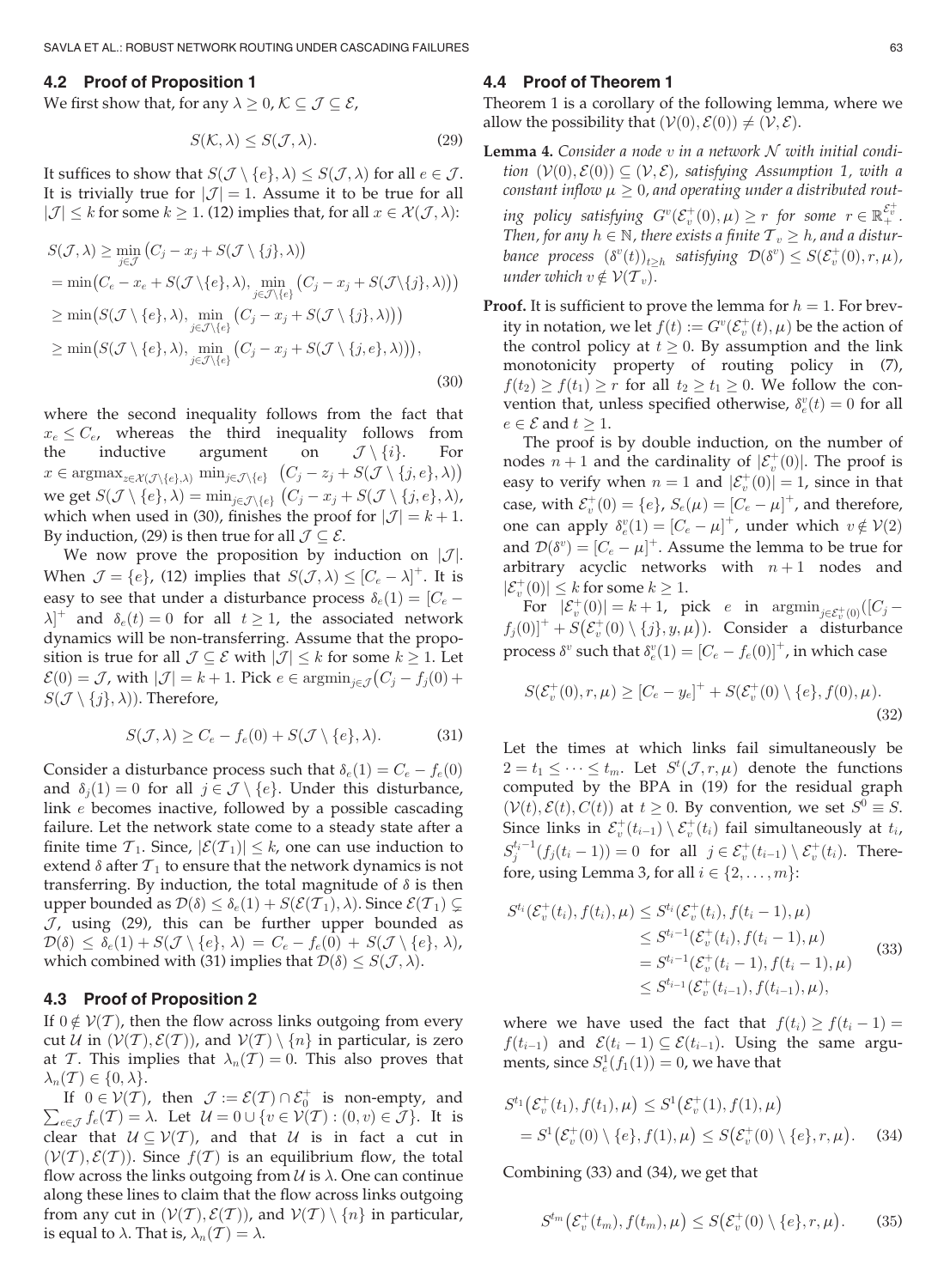Using induction on the residual graph at  $t = t_m$ , where  $\begin{bmatrix} |\mathcal{C}_v(v_m)| \leq |\mathcal{C}_v(0)|, \text{ one can construct } \ \text{cess} \left(\tilde{\delta}^v(t)\right)_{t \geq t_m} \text{ such that } v \notin \mathcal{V}(\mathcal{T}), \text{ and } \end{bmatrix}$  $|v_v^+(t_m)| < |\mathcal{E}_v^+(0)|$ , one can construct a disturbance pro-<br> $|v_{\infty}(\tilde{x}^v(t))|$  and  $|v_{\infty}(\tilde{x}^v(t))|$  and

$$
D(\tilde{\delta}^v) \le S^{t_m}(\mathcal{E}_v^+(t_m), f(t_m), \mu). \tag{36}
$$

Augmenting  $\delta^v$  with  $\tilde{\delta}^v$ , i.e.,  $(\delta^v(t))_{t\geq t_m} = (\tilde{\delta}^v(t))_{t\geq t_m}$ , and applying (32) (35) and (36) we get that applying  $(32)$ ,  $(35)$  and  $(36)$ , we get that

$$
\mathcal{D}(\delta^v) = [C_e - f_e(0)]^+ + \mathcal{D}(\tilde{\delta}^v) \le S(\mathcal{E}_v^+(0), f(0), \mu)
$$
  

$$
\le S(\mathcal{E}_v^+(0), r, \mu),
$$

which proves the lemma for acyclic networks with  $n + 1$ nodes and  $|\mathcal{E}_v^+(0)| = k+1$ . The proof can be easily extended to acyclic networks with  $n+2$  nodes and extended to acyclic networks with  $n+2$  nodes and induction.  $|\mathcal{E}_v^+(0)| = k$ , after which the lemma follows from induction.  $\Box$ induction.

Theorem 1 follows by combining Lemma 4 for  $v = 0$ ,  $h = 1$ ,  $\mu = \lambda$ ,  $r = 0$  and  $(\mathcal{V}(0), \mathcal{E}(0)) = (\mathcal{V}, \mathcal{E})$  with Proposition ? tion 2.

#### 4.5 Proof of Proposition 3 and Theorem 2

Proposition 3 follows from Theorem 2 by recalling that, for symmetric flow networks that are directed trees, BPA routing satisfies flow monotonicity. Theorem 2 follows from the following lemmas. The following simple property of the functions  $S(\mathcal{J}, r, \mu)$  computed in (19) will be useful in the proofs in this section. We recall the definition of  $g(\mathcal{J}, r, \mu)$ from (20).

**Lemma** 5. For any  $x \in g(\mathcal{J}, r, \mu)$ ,  $\mathcal{J} \subseteq \mathcal{E}_v^+$ ,  $r \in \mathbb{R}_+^{\mathcal{E}_v^-}$ ,  $v \in \mathbb{R}^{\mathcal{E}_v^-}$  $v \in \mathcal{V} \setminus \{n\}$  and  $\mu \geq 0$ ,

$$
S(\mathcal{J}, r, \mu) \leq \sum_{e \in \mathcal{K}} S_e(x_e) + S(\mathcal{J} \setminus \mathcal{K}, x, \mu) \qquad \forall \mathcal{K} \subseteq \mathcal{J}.
$$

Proof. The lemma is trivially true from (19) and (20) for  $|\mathcal{K}| = 1$ . Assume it to be true for all  $\mathcal{K} \subset \mathcal{J}$  with  $|\mathcal{K}| \leq k$ for some  $k \geq 1$ . Consider the case  $|\mathcal{K}| = k + 1$ . Induction implies that, for any  $j \in \mathcal{K}$ :

$$
S(\mathcal{J}, r, \mu) \le \sum_{e \in \mathcal{K} \setminus \{j\}} S_e(x_e) + S(\mathcal{J} \cup \{j\} \setminus \mathcal{K}, x, \mu). \quad (37)
$$

Applying induction to the second term in (37), for every  $z \in g(\mathcal{J} \cup \{j\} \setminus \mathcal{K}, x, \mu)$  we get

$$
S(\mathcal{J} \cup \{j\} \setminus \mathcal{K}, x, \mu) \le S_j(z_j) + S(\mathcal{J} \setminus \mathcal{K}, z, \mu). \tag{38}
$$

 $z \in g(\mathcal{J} \cup \{j\} \setminus \mathcal{K}, x, \mu)$  implies  $z \geq x$ , which in turn implies  $S_j(z_j) \leq S_j(x_j)$  and  $S(\mathcal{J} \setminus \mathcal{K}, z, \mu) \leq S(\mathcal{J} \setminus \mathcal{K}, x, \mu)$ by Lemma 3. Combining this with (37) and (38) establishes the lemma for  $|K| = k + 1$ , and hence for all  $K \subseteq \mathcal{J}$  by induction.  $\Box$ induction.  $\Box$ 

For the next lemma, we again allow the possibility that  $(\mathcal{V}(0), \mathcal{E}(0)) \neq (\mathcal{V}, \mathcal{E}).$ 

**Lemma 6.** Consider a node  $v \in V \setminus \{n\}$  with  $|\mathcal{E}_v^+| \leq 3$  in a flow<br>network N with initial condition  $(v(0), \mathcal{E}(0)) \subset (v, \mathcal{E})$  satisnetwork N with initial condition  $(V(0), \mathcal{E}(0)) \subseteq (V, \mathcal{E})$ , satisfying Assumption 2, and operating under BPA routing. Let the inflow  $\lambda_v(t)$  be non-decreasing and satisfy  $\max_{t\geq 0}\lambda_v(t)=$ 

 $\mu \geq 0$ . If  $\lambda_v(t) \equiv \mu$  , or if BPA routing at v is flow monotone,<br>then  $v \in \mathcal{V}(\mathcal{T})$  under any disturbance process  $\delta^v$  satisfying then  $v \in V(\mathcal{T})$  under any disturbance process  $\delta^v$  satisfying  $\mathcal{D}(\delta^v) < S(\mathcal{E}_v^+(0), r^*, \mu)$ , with  $r^* = G^v(\mathcal{E}_v^+, \mu)$ .

**Proof.** Let  $\mathcal{E}_v^+ = \{e_1, e_2, e_3\}$  and  $f_i^* := G_{e_i}^v(\mathcal{E}_v^+(0), \mu)$  for all  $e_i \in \mathcal{E}_v^+(0)$ . We consider three possible scenarios for  $\frac{C_v}{\sqrt{2}}$  $e_i \in \mathcal{E}_v^+(0)$ . We consider three possible scenarios for  $\mathcal{E}_v^{(+)}(0)$  soperately  $M_0$  prove by backward induction on  $v$  $\frac{1}{2}$ in  $|\mathcal{E}_v^+(0)|$  separately. We prove by backward induction on v in  $\{0,\ldots,n-1\}$ . First consider  $v=n-1$ . When  $\mathcal{E}_v^+(0) =$ <br>Lect (18) implies that  $S_v(u) - C_v = u \le C_v - \lambda_v(t)$  $\{e_1\}$ , (18) implies that  $S_{e_1}(\mu) = C_1 - \mu \leq C_1 - \lambda_v(t)$ .<br>Therefore for all  $t > 0 \land (t) < \Lambda$  ( $\tau$ ) <  $\mathcal{D}(\delta^v)$  < Therefore, for all  $t \geq 0$ ,  $\Delta_{e_1}(t) \leq \Delta_{e_1}(T) \leq \mathcal{D}(\delta^v) <$ <br>S  $(u) - C_1 - u \leq C_2 - \lambda(t)$  That is  $f(t) - \lambda(t) <$  $S_{e_1}(\mu) = C_1 - \mu \le C_1 - \lambda_v(t)$ . That is,  $f_{e_1}(t) = \lambda_v(t) < C_1 - \wedge$  (t)  $C_2 - \wedge$  (t) for all  $t > 0$  and hence  $v \in \mathcal{V}(\mathcal{T})$  $C_1 - \Delta_{e_1}(t) = C_1(t)$  for all  $t \geq 0$ , and hence  $v \in V(\mathcal{T})$ .

When  $\mathcal{E}_v^+(0) = \{e_1, e_2\}$ , let  $t_1 := \min\{t \geq 0 \mid \mathcal{E}_v^+(t) \neq 0\}$  $\frac{c_v}{r}$  $\mathcal{E}_n^+(0)$ . To avoid triviality, assume  $t_1 < \infty$ , and let  $\mathcal{K} := \mathcal{E}_v^+(0) \setminus \mathcal{E}_v^+(t_1)$  be the set of links to become inactive<br>cimultaneously at t. Then, necessarily  $\wedge$  (t)  $\searrow$  [C] simultaneously at  $t_1$ . Then, necessarily  $\Delta_e(t_1) \geq [C_e [f_e(t_1)]^+ \geq [C_e - f_e^*]^+$  for all  $e \in \mathcal{K}$ , where the second<br>inequality follows from flow monotonicity. Therefore  $e^{i\epsilon_1}$   $\leq$   $\sum_{e}$   $e^{i\epsilon_1}$  for an  $e \leq \kappa$ , where the second-

$$
\sum_{e \in \mathcal{K}} \Delta_e(\mathcal{T}) \ge \sum_{e \in \mathcal{K}} \Delta_e(t_1) \ge \sum_{e \in \mathcal{K}} [C_e - f_e^*]^+.
$$
 (39)

Let  $\tilde{\delta}^{\mathcal{K}}$  be such that  $\tilde{\delta}^{\mathcal{K}}_e(t) \equiv 0$  for all  $e \in \mathcal{K}$  and  $\tilde{\delta}^{\mathcal{K}}_e(t) = s^v(t)$  for all  $e \in \mathcal{K}^+$ . Therefore  $\tilde{\delta}_e^{\mathcal{K}}(t) \equiv \delta_e^v(t)$  for all  $e \in \mathcal{E}_v^+(t_1)$ . Therefore,

$$
\mathcal{D}(\delta^v) = \mathcal{D}(\tilde{\delta}^{\mathcal{K}}) + \sum_{e \in \mathcal{K}} \Delta_e(\mathcal{T}). \tag{40}
$$

Combining (39) with Lemma 4, where we note that  $f^* := G^v(\mathcal{E}_v^+(0), \mu) \in g(\mathcal{E}_v^+(0), r^*, \mu)$  (from (22)), we get

$$
S(\mathcal{E}_v^+(0), r^*, \mu) \le \sum_{e \in \mathcal{K}} \Delta_e(\mathcal{T}) + S(\mathcal{E}_v^+(t_1), f^*, \mu). \tag{41}
$$

Combining (41) and (40) with  $\mathcal{D}(\delta^v) < S(\mathcal{E}_v^+(0), r^*, \mu)$ , we get we get

$$
\mathcal{D}(\tilde{\delta}^{\mathcal{K}}) < S(\mathcal{E}_v^+(t_1), f^*, \mu). \tag{42}
$$

If  $|\mathcal{E}_v^+(t_1)| = 0$ , then (42) is a contradiction, and if  $|\mathcal{E}_v^+(t_1)| = 1$ , the proof is then completed by using the  $|\mathcal{E}_v^+(t_1)| = 1$  associng  $S(\mathcal{E}_v^+(t_1), \mathcal{E}_v^*(t_1), \mathcal{E}_v^*(t_1), \mathbf{0}, \mu)$  $|\mathcal{E}_v^+(0)| = 1$  case since  $S(\mathcal{E}_v^+(t_1), f^*, \mu) = S(\mathcal{E}_v^+(t_1), \mathbf{0}, \mu)$ .<br>For  $\mathcal{S}^+(0) = I_{\varepsilon_v, \varepsilon_v, \varepsilon_v}$  one follows the same are

For  $\mathcal{E}_v^+(0) = \{e_1, e_2, e_3\}$ , one follows the same argument as before to arrive at (42). If  $|\mathcal{E}_v^+(t_1)| \leq 1$ , then we<br>use the same arguments as before  $F(|\mathcal{E}_v^+(t_1)| = 2$ , then use the same arguments as before. If  $|\mathcal{E}_v^+(t_1)| = 2$ , then<br>necessarily  $\mathcal{E}_v^+(0) = \mathcal{E}_v^+$  in which asse  $f^* = x^*$ . Therefore, necessarily  $\mathcal{E}_v^+(0) = \mathcal{E}_v^+$ , in which case  $f^* = r^*$ . Therefore, one can continue with the  $|\mathcal{E}_v^+(0)| = 2$  case to complete<br>the proof. This proves the lemma for  $v = n - 1$ the proof. This proves the lemma for  $v = n - 1$ .

Assume that the lemma is true for all  $v > \ell$  for some  $\ell \geq 1$ . Let  $v = \ell - 1$ . We recall Lemma 2 for monotonicity of  $f_i(t)$ . As for  $v = n - 1$ , we consider three cases depending on the value of  $|\mathcal{E}_v^+(0)|$  and provide proof using<br>similar arguments. We provide a few details only for similar arguments. We provide a few details only for  $\frac{\varepsilon_v}{\frac{\varepsilon}{\varepsilon}}$  $v_v^+(0) = \mathcal{E}_v^+ = \{e_1, e_2, e_3\}.$  Lemma 2 implies that  $f_i(t) \leq f_i^* = G_i^v(\mathcal{E}_v^+, \mu)$  for all  $i = 1, 2, 3$ . Let  $\delta^v = \sum_{i=0}^3 \delta_i^v$ <br>where for  $i = 1, 2, 3, \delta^v$  is the component of  $\delta^v$  on links  $J_i(t) \leq J_i = G_i^*(\mathcal{E}_v, \mu)$  for all  $i = 1, 2, 3$ . Let  $\delta^v = \sum_{i=0} \delta_i^i$ ,<br>where, for  $i = 1, 2, 3, \delta_i^v$  is the component of  $\delta^v$  on links<br>consisting of  $e_i$  and the sub-tree rooted at  $\tau$  and  $\delta^v$  is consisting of  $e_i$  and the sub-tree rooted at  $\tau_{e_i}$ , and  $\delta_0^v$  is the component on the rest of the links in the network. Let  $\Delta_i(t)$ ,  $i = 0, 1, 2, 3$ , be defined accordingly. Let  $t_1 :=$  $\min\{t \geq 0 \mid \mathcal{E}_v^+(t) \neq \mathcal{E}_v^+\}.$  To avoid triviality, assume  $t_1 <$  $\infty$ , and let  $\mathcal{K} := \mathcal{E}_v^+ \setminus \mathcal{E}_v^+(t_1)$  be the set of links to become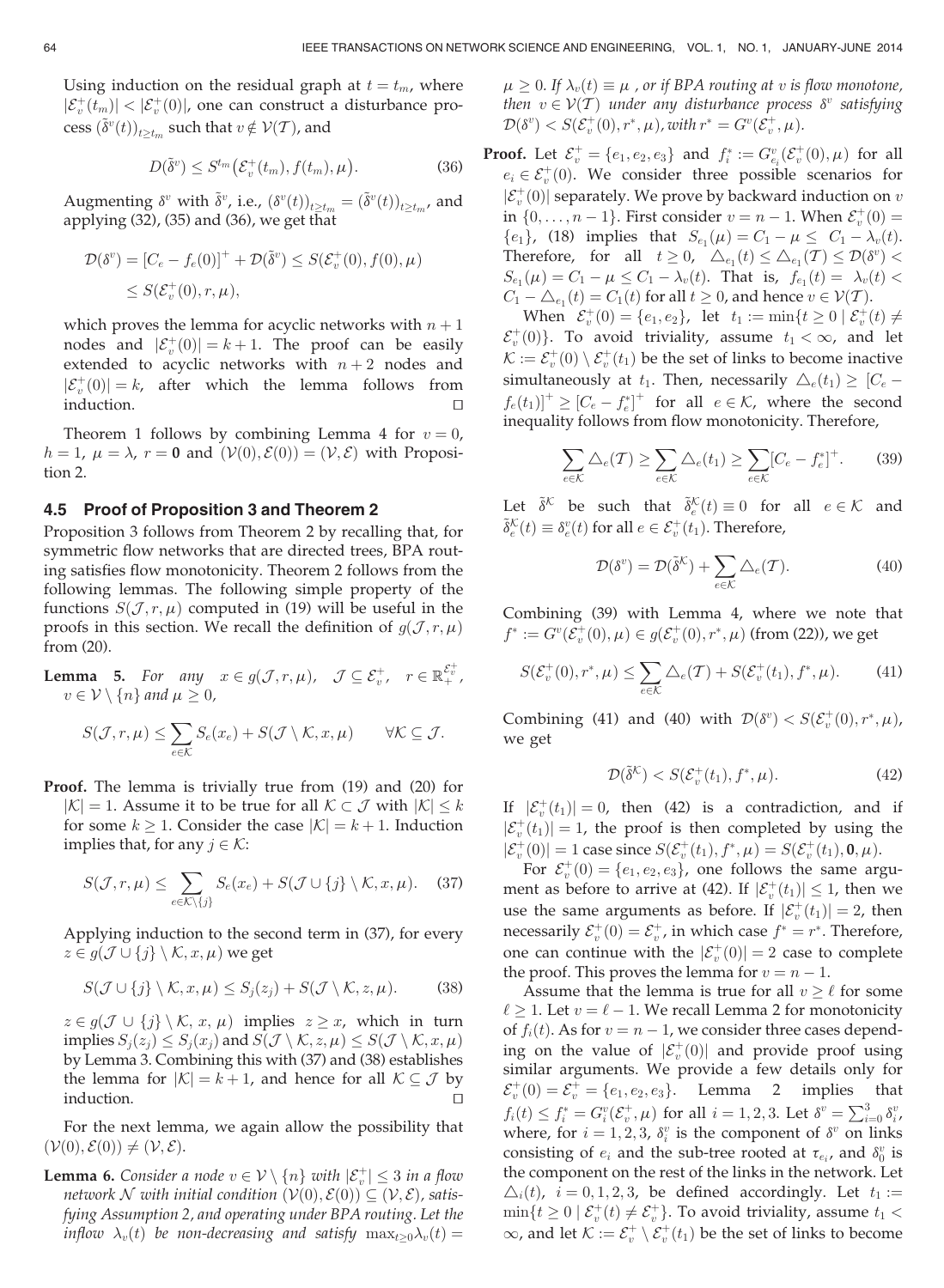inactive simultaneously at  $t_1$ . Then, necessarily  $\Delta_e(t_1) \geq S_e(f_e(t_1)) \geq S_e(f_e^*)$  for all  $e \in \mathcal{K}$ , where the second inequality follows from Lemma 3. Following similar ond inequality follows from Lemma 3. Following similar arguments as before, we arrive at (42), after which we use the relevant case depending on the value of  $\frac{1}{b}$ per  $|\mathcal{E}_v^+(t_1)| \leq 2$ . This establishes the proof for  $v = \ell - 1$ , and hence by backward induction for all  $v \in \{0, \ldots, n - 1\}$ .  $\Box$ 

Theorem 2 is obtained from Lemma 6 by substituting  $v = 0$ ,  $(\mathcal{V}(0), \mathcal{E}(0)) = (\mathcal{V}, \mathcal{E})$ ,  $\lambda_v(t) \equiv \lambda$ , and noting that  $S(\mathcal{E}_0^+, \mathcal{E}_0^+) = S(\mathcal{E}_0^+, \mathcal{E}_0^+) = S^*(\mathcal{N}, \mathcal{E}_0^+)$  $r^*,\lambda) = S(\mathcal{E}_0^+, \mathbf{0}, \lambda) = S^*(\mathcal{N}, \lambda).$ 

### 4.6 Proof of Proposition 4

The BPA routing for case (a) is explicitly computed in (15), which readily implies flow-monotonicity. The proof for case (c) follows from the constructs used in the proof of case (b). Therefore, we provide details only for case (b).

For brevity in notation, let  $y(\mu) \equiv G^{v_0}(\mathcal{E}_{v_0}^+, \mu)$  be the flow<br>der BPA routing. For brevity in notation, and since the under BPA routing. For brevity in notation, and since the lower bound constraints imposed by  $r$  are redundant in this case, we drop the dependence of  $S(.,r,.)$  on r. Following Fig. 3b, the general relationship between  $S_{e_1}(\mu)$  and  $S(\mathcal{E}_{v_1}^+, \mu)$  can be written as:

$$
S_{e_1}(\mu) = \begin{cases} S(\mathcal{E}_{v_1}^+, \mu) & \text{if } \mu \in [\bar{\mu}_1, \bar{\mu}_2], \\ [C_1 - \mu]^+ & \text{if } \mu \in [0, \bar{\mu}_1] \cup [\bar{\mu}_2, C_1], \end{cases}
$$
(43)

where  $\bar{\mu}_1 = 2(C_3 + C_4 - C_1)$ ,  $\bar{\mu}_2 = 2C_1 - (C_3 + C_4)$  and one<br>can write an expression for  $S(S^+ \mu)$  similar to (14). We can write an expression for  $S(\mathcal{E}_{v_1}^+, \mu)$  similar to (14). We prove flow-monotonicity by showing that  $\frac{d}{d\mu} y(\mu) \ge 0$ . Let  $\Gamma_i = \sup\{\mu : S_{e_i}(\mu) > 0\}$  for  $i = 1, 2$  be the effective flow capacity of link  $e_i$ . When  $y(\mu)$  is on the boundary of the feasible set  $\mathcal{X}_{v_0}(\mathcal{E}_{v_0}^+, \mu)$ , without loss of generality, assume that  $y_1(\mu) = [\mu - \Gamma_2]^+$  and  $y_2(\mu) = \min{\{\mu, \Gamma_2\}}$ , which is trivially flow-monotone. When  $y(\mu)$  is in the interior of the feasible flow-monotone. When  $y(\mu)$  is in the interior of the feasible set,  $y_2$  satisfies  $S_{e_2}(y_2) + S_{e_1}(\mu) = S_{e_1}(\mu - y_2) + S_{e_2}(\mu)$ . Therefore, by the implicit function theorem, $3$  we have that

$$
\frac{d}{d\mu}y_2(\mu) = \frac{S'_{e_2}(\mu) + S'_{e_1}(\mu - y_2) - S'_{e_1}(\mu)}{S'_{e_2}(y_2) + S'_{e_1}(\mu - y_2)},\tag{44}
$$

where  $S'_{e_i}(y) \equiv \frac{d}{dy} S_{e_i}(y)$ ,  $i = 1, 2$ . The strictly decreasing<br>property of  $S'_{i} = 1, 2$  from Lemma 3 implies that the property of  $S_{e_i}$ ,  $i = 1, 2$  from Lemma 3 implies that the denominator of (44) is negative for all  $\mu \in (0, \Gamma_1 + \Gamma_2)$ . (14) and (43) imply that  $S'_{e_1}(\mu - y_2) - S'_{e_1}(\mu) \le 1/2$  if  $\mu < C_1$ and equal to zero if  $\mu > C_1$ . This combined with  $S_{e_2}(\mu) \equiv [C_2 - \mu]^+$  and the assumption that  $C_2 \ge C_1$  implies<br>that the numerator of (44) is non-positive for all that the numerator of (44) is non positive for all  $\mu < \Gamma_1 + \Gamma_2$ . Hence,  $\frac{d}{d\mu} y_2(\mu) \ge 0$ . The proof for  $\frac{d}{d\mu} y_1(\mu) \ge 0$ follows along similar lines.

# 5 CONCLUSIONS AND FUTURE WORK

In this paper, we proposed a dynamical model for cascading failures in single-commodity network flows, where the network dynamics is governed by a deterministic and possibly adversarial disturbance process which incrementally reduces flow capacity on the links, and distributed oblivious routing policies that have information only about the local inflow and active status of outgoing links, and in particular no information about the disturbance process. The salient feature of this model is to couple the flow dynamics with the link and node inactivation dynamics. An immediate outcome of this coupling is that, links and nodes to fail successively are not necessarily adjacent to each other. We quantified margin of resilience to be the minimum cumulative capacity reductions across time and links of the network, under which the network looses its transferring property. We presented an algorithm that provides an upper bound on the margin of resilience for directed acyclic graphs between a single origin-destination pair. The same algorithm motivates a routing policy which provably matches the upper bound for networks which are tree like, have out-degree at most 3, and induce monotonicity in the flow dynamics.

In future, we plan to extend our analysis to networks with general graph topologies, multi-commodity flows, non-oblivious routing policies with possibly multi hop information, stochastic disturbance processes, reversible link activation dynamics under finite time link recovery, and exogenous coupling between failure and recovery of distant links due to coupling between the given network and other exogeneous networks. We also plan to investigate computationally efficient, and possibly distributed, algorithms for (approximate) computation of the margin of resilience. Finally, we plan to develop distributed robust control strategies suitable for physics of other physical infrastructure networks such as power, gas, water and supply chains.

## ACKNOWLEDGMENTS

K. Savla thanks Q. Ba for help with the simulations in the paper. Giacomo Como was partially supported by the Swedish Research Council through the Junior Research Grant Information Dynamics in Large Scale Networks and the Excellence Centers LCCC and ELLIT. Ketan Savla is the corresponding author.

## **REFERENCES**

- [1] R. Cohen, K. Erez, D. Ben-Avraham, and S. Havlin, "Resilience of the internet to random breakdowns," Phys. Rev. Lett., vol. 85, no. 21, p. 4626, 2000.
- [2] D. J. Watts, "A simple model of global cascades on random networks," in Proc. Nat. Acad. Sci., vol. 99, no. 9, 2002, pp. 5766– 5771.
- [3] A. Motter, "Cascade-based attacks on complex networks," Phys. Rev. E, vol. 66, no. 6, pp. 065102-1–065102-4, 2002.
- [4] P. Crucitti, V. Latora, and M. Marchiori, "Model for cascading failures in complex networks," Phys. Rev. E, vol. 69, no. 4, 2004.
- [5] A. Barrat, M. Barthelemy, and A. Vespignani, Dynamical Processes on Complex Networks. Cambridge, U.K.: Cambridge Univ. Press, 2008.
- [6] T. Liggett, Interacting Particle Systems. New York, NY, USA: Springer-Verlag, 1985.
- [7] G. Grimmett, Percolation. New York, NY, USA: Springer. 1999.

<sup>3.</sup>  $S_{e_1}(\mu)$  and  $S_{e_2}(\mu)$  are continuous piecewise linear functions, e.g., see Fig. 3c. Therefore, one can find analytic functions that can approximate  $\bar{S}_{e_1}(\mu)$  and  $S_{e_2}(\mu)$ , as well as their derivatives arbitrarily closely at almost all points. We implicitly assume that  $S_{e_1}(\mu)$  and  $S_{e_2}(\mu)$  are replaced with such analytic approximations.